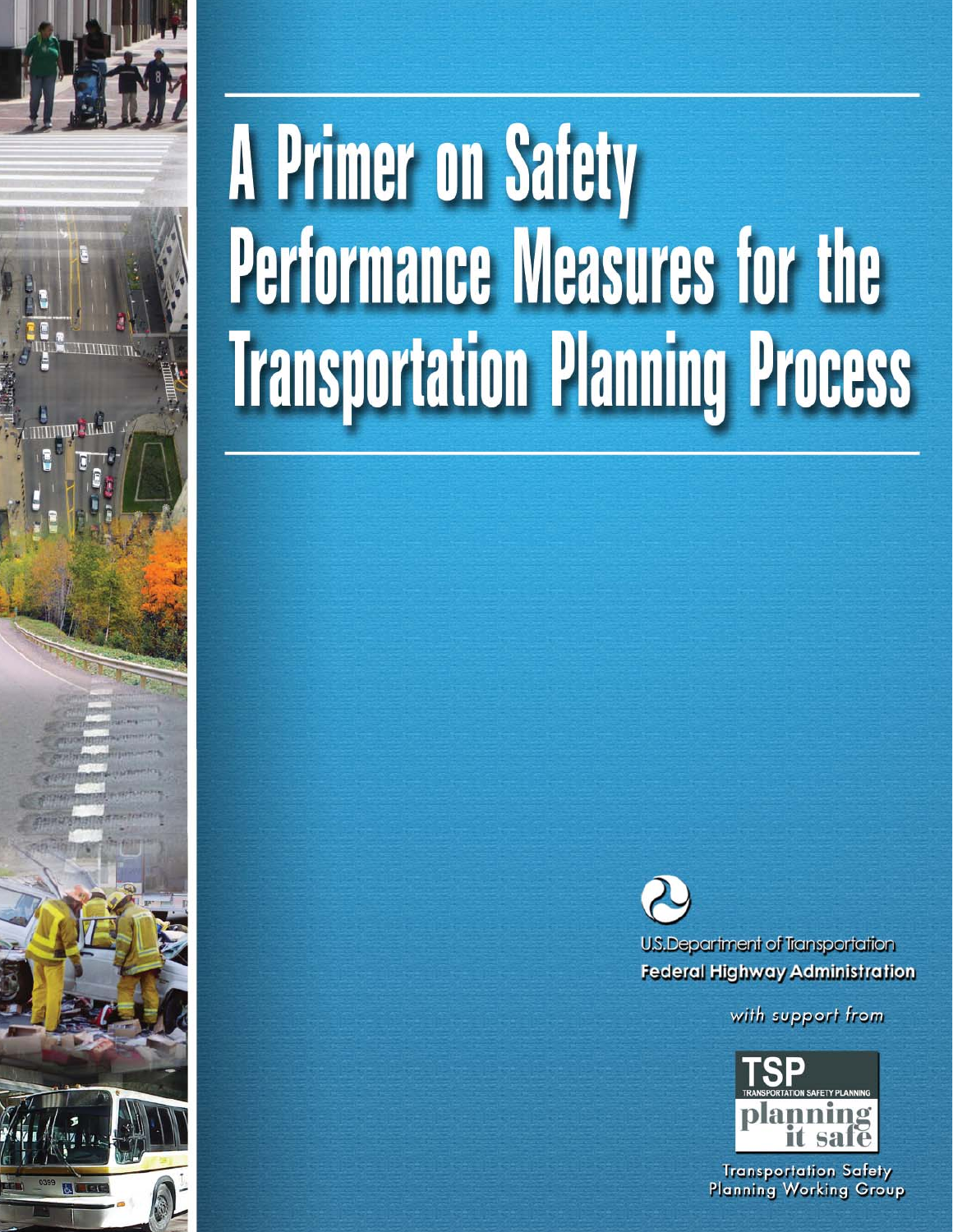# NOTICE:

This document is disseminated under the sponsorship of the Department of Transportation in the interest of information exchange. The United States Government assumes no liability for its contents or use thereof.

The contents of this report reflect the views of the contractor who is responsible for the accuracy of the data presented herein. The contents do not necessarily reflect the official policy of the Department of Transportation.

The United States Government does not endorse products or manufacturers. Trade or manufacturers' names appear herein only because they are considered essential to the objective of this document.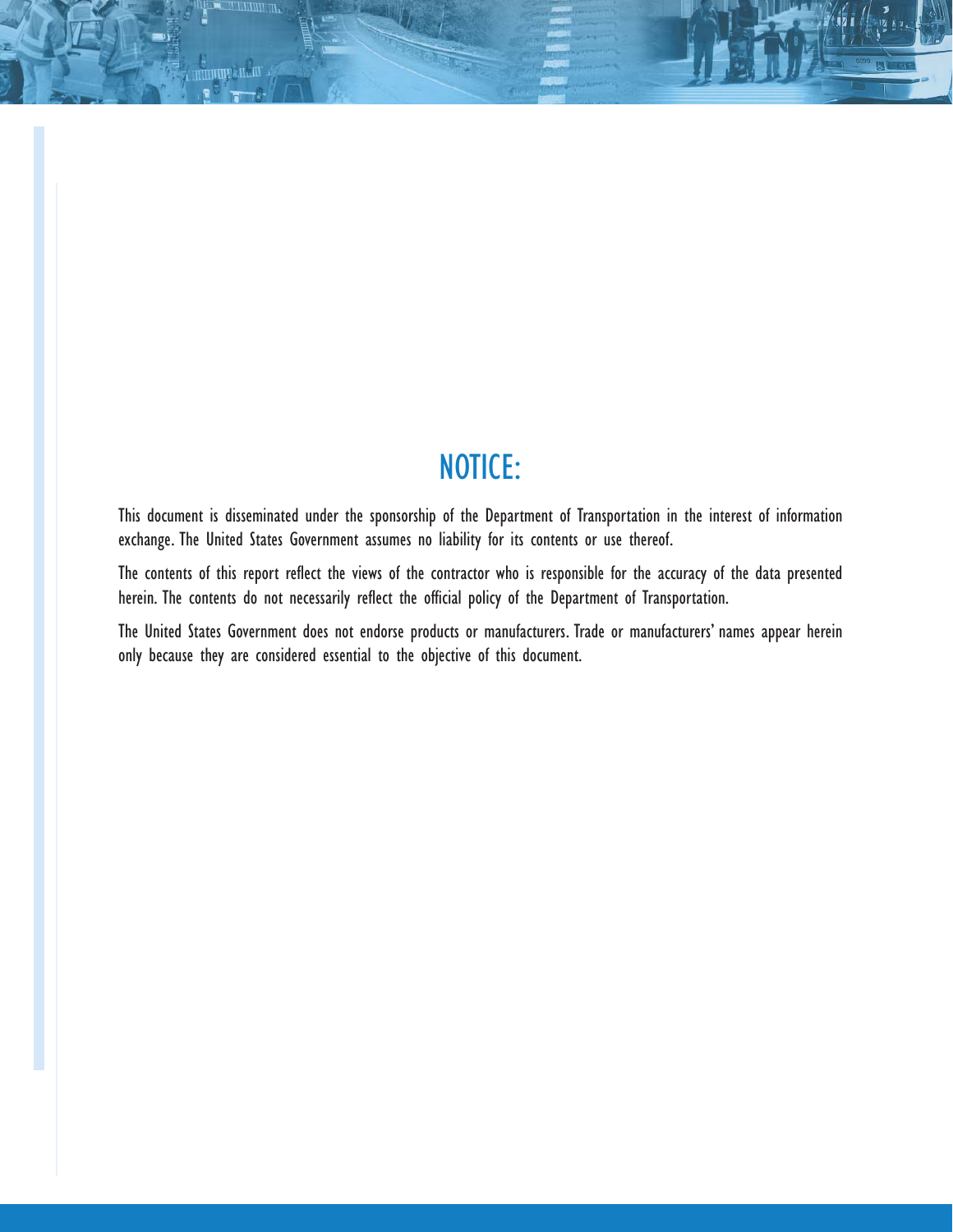# **Technical Report Documentation Page**

| 1. Report No.<br>FHWA-HEP-09-043                                                                                                                                                                                                                                                                                                                                                                                                                                                                                                                                                                                                                                                                                                                                                                                                                                         |  | 2. Government Accession No.          |                                                                                                                  |                                                                                  | 3. Recipient's Catalog No. |           |
|--------------------------------------------------------------------------------------------------------------------------------------------------------------------------------------------------------------------------------------------------------------------------------------------------------------------------------------------------------------------------------------------------------------------------------------------------------------------------------------------------------------------------------------------------------------------------------------------------------------------------------------------------------------------------------------------------------------------------------------------------------------------------------------------------------------------------------------------------------------------------|--|--------------------------------------|------------------------------------------------------------------------------------------------------------------|----------------------------------------------------------------------------------|----------------------------|-----------|
| 4. Title and Subtitle<br>A Primer on Safety Performance Measures for the Transportation<br>Planning Process                                                                                                                                                                                                                                                                                                                                                                                                                                                                                                                                                                                                                                                                                                                                                              |  |                                      | 5. Report Date<br>September 2009                                                                                 |                                                                                  |                            |           |
|                                                                                                                                                                                                                                                                                                                                                                                                                                                                                                                                                                                                                                                                                                                                                                                                                                                                          |  |                                      |                                                                                                                  | 6. Performing Organization Code                                                  |                            |           |
| 7. Author(s)<br>Susan Herbel (Principal Investigator), Michael D. Meyer, Bernardo<br>Kleiner, Danena Gaines                                                                                                                                                                                                                                                                                                                                                                                                                                                                                                                                                                                                                                                                                                                                                              |  |                                      |                                                                                                                  | 8. Performing Organization Report No.                                            |                            |           |
| 9. Performing Organization Name and Address<br>Cambridge Systematics, Inc.                                                                                                                                                                                                                                                                                                                                                                                                                                                                                                                                                                                                                                                                                                                                                                                               |  |                                      |                                                                                                                  | 10. Work Unit No.                                                                |                            |           |
| 100 CambridgePark Drive, Suite 400<br>Cambridge, MA 02140                                                                                                                                                                                                                                                                                                                                                                                                                                                                                                                                                                                                                                                                                                                                                                                                                |  |                                      |                                                                                                                  | 11. Contract or Grant No.<br>DTFH61-05-D-00026-T-08-00                           |                            |           |
| 12. Sponsoring Agency Name and Address<br>Department of Transportation<br>Federal Highway Administration                                                                                                                                                                                                                                                                                                                                                                                                                                                                                                                                                                                                                                                                                                                                                                 |  |                                      |                                                                                                                  | 13. Type of Report and Period Covered<br>Final Report<br>May 2009-September 2009 |                            |           |
| Office of Safety E71-115<br>1200 New Jersey Ave, SE<br>Washington, DC 20590                                                                                                                                                                                                                                                                                                                                                                                                                                                                                                                                                                                                                                                                                                                                                                                              |  |                                      | 14. Sponsoring Agency Code                                                                                       |                                                                                  |                            |           |
| 15. Supplementary Notes<br>FHWA: Tamiko Brim-Burnell, Office of Safety and Susan Grosser, Office of Planning                                                                                                                                                                                                                                                                                                                                                                                                                                                                                                                                                                                                                                                                                                                                                             |  |                                      |                                                                                                                  |                                                                                  |                            |           |
| 16. Abstract                                                                                                                                                                                                                                                                                                                                                                                                                                                                                                                                                                                                                                                                                                                                                                                                                                                             |  |                                      |                                                                                                                  |                                                                                  |                            |           |
| This Primer is a tool to help State and local practitioners, transportation planners, and decision-makers identify, select,<br>and use safety performance measures as a part of the transportation planning process. The Primer draws from current<br>literature, professional experience, and State DOT and MPO practice. Key elements of the Primer include: a definition of<br>performance measures; a step-by-step description and flowchart showing how safety performance measures can be identified<br>and integrated into the transportation planning process; characteristics of effective performance measures; a checklist to<br>assess an organization's current status with respect to the use of safety performance measures in the transportation planning<br>and decision-making process; a list of references; and case studies of noteworthy practice. |  |                                      |                                                                                                                  |                                                                                  |                            |           |
| 18. Distribution Statement<br>17. Key Words                                                                                                                                                                                                                                                                                                                                                                                                                                                                                                                                                                                                                                                                                                                                                                                                                              |  |                                      |                                                                                                                  |                                                                                  |                            |           |
| Transportation safety, transportation planning,<br>performance measures, case studies                                                                                                                                                                                                                                                                                                                                                                                                                                                                                                                                                                                                                                                                                                                                                                                    |  | Springfield, VA 22161.               | No restrictions. This document is available to the public<br>through the National Technical Information Service, |                                                                                  |                            |           |
| 19. Security Classif. (of this report)                                                                                                                                                                                                                                                                                                                                                                                                                                                                                                                                                                                                                                                                                                                                                                                                                                   |  | 20. Security Classif. (of this page) |                                                                                                                  |                                                                                  | 21. No of Pages<br>35      | 22. Price |

Form DOT F 1700.7 (8-72) Reproduction of completed pages authorized

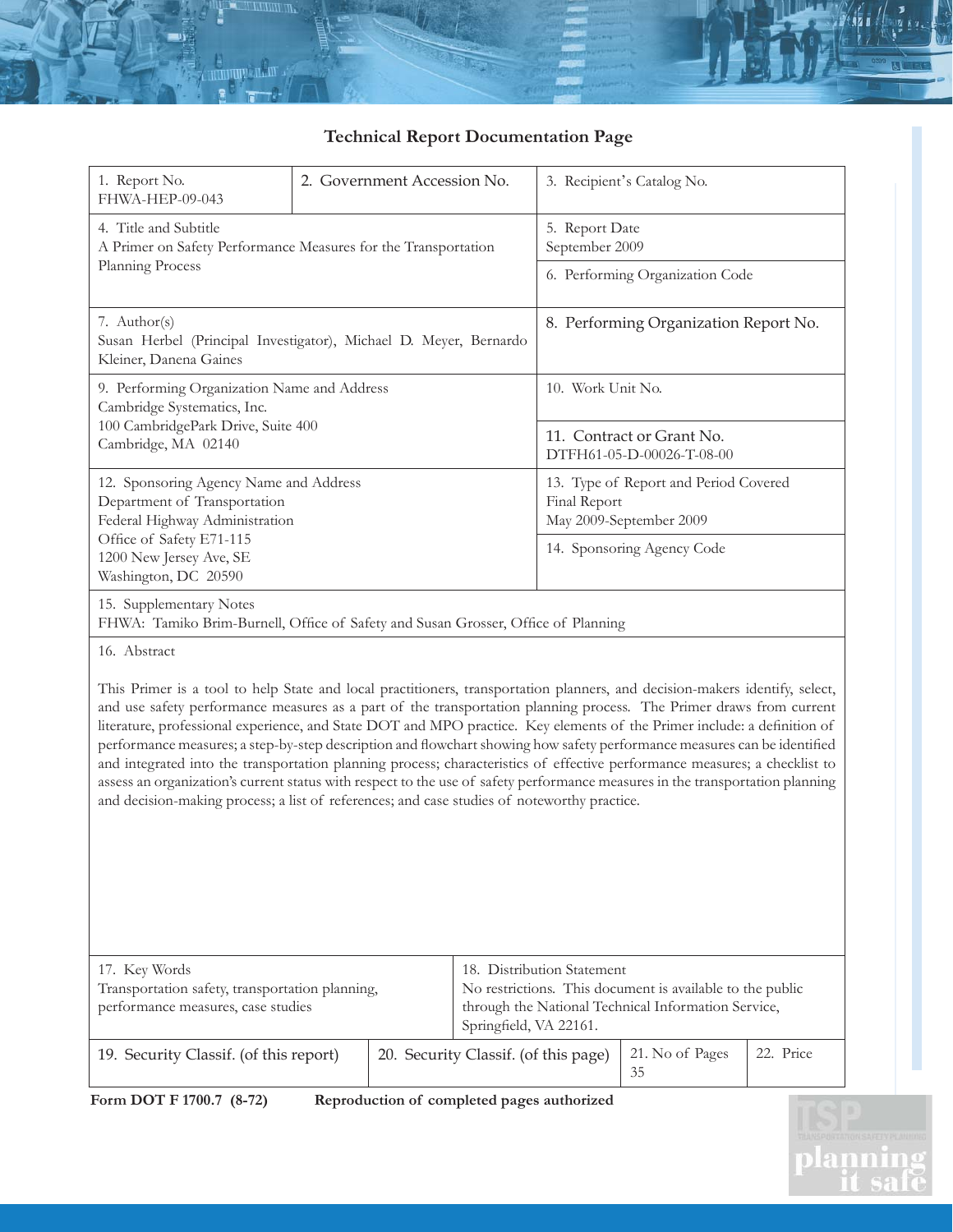# FORWARD

To promote a safer transportation system, we want to share with you this report, "A Primer on Safety Performance Measures for the Transportation Planning Process." This is a first step towards employing safety performance measures in the transportation planning process.

This report introduces the concept of integrating safety performance measures into the transportation planning process. It outlines the benefits of using safety performance measures in planning, as well as basic information on what are safety performance measures. This document includes a high level step-by-step approach for developing safety performance measures.

To give the reader a better understanding of what is discussed in this primer, seven case studies have been included in the document. The case studies highlight the experience and application of the States and metropolitan planning organizations that have developed and used safety performance measures.

This primer will be of interest to transportation planning and safety practitioners, in particular those in State departments of transportation, metropolitan planning organizations, and other organizations involved in transportation decision-making. It provides information to assist planners with incorporating safety performance measures into the transportation planning process in an effort to improve safety of the transportation system.

Sincerely yours,

Joseph S. Toole Gloria M. Shepherd Associate Administrator for Safety Associate Administrator for

Storia T. Shopkerd

Federal Highway Administration Planning, Realty, and Environment Federal Highway Administration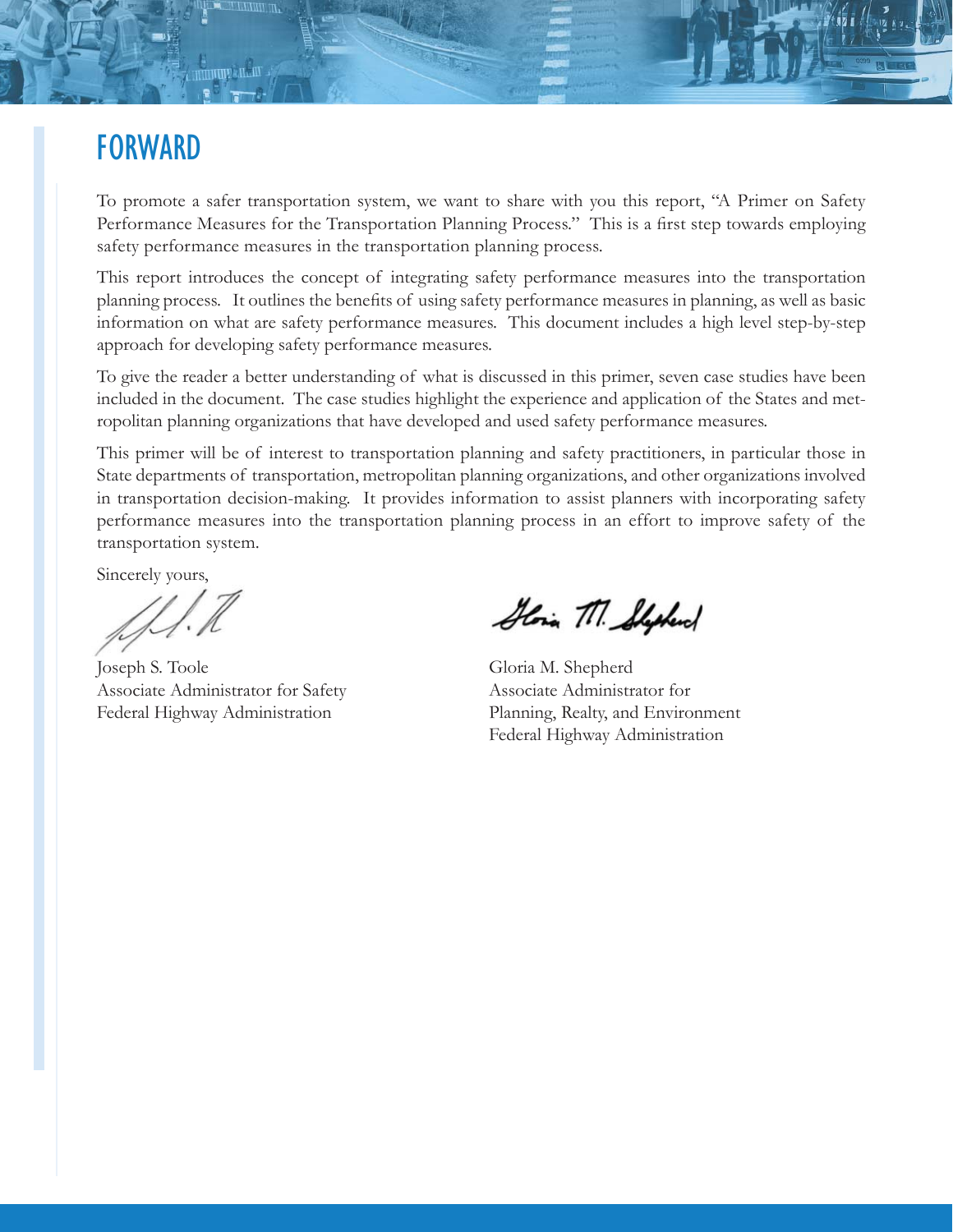# **TABLE OF CONTENTS**

# CASE STUDIES

# **PAGE**

**PAGE** 

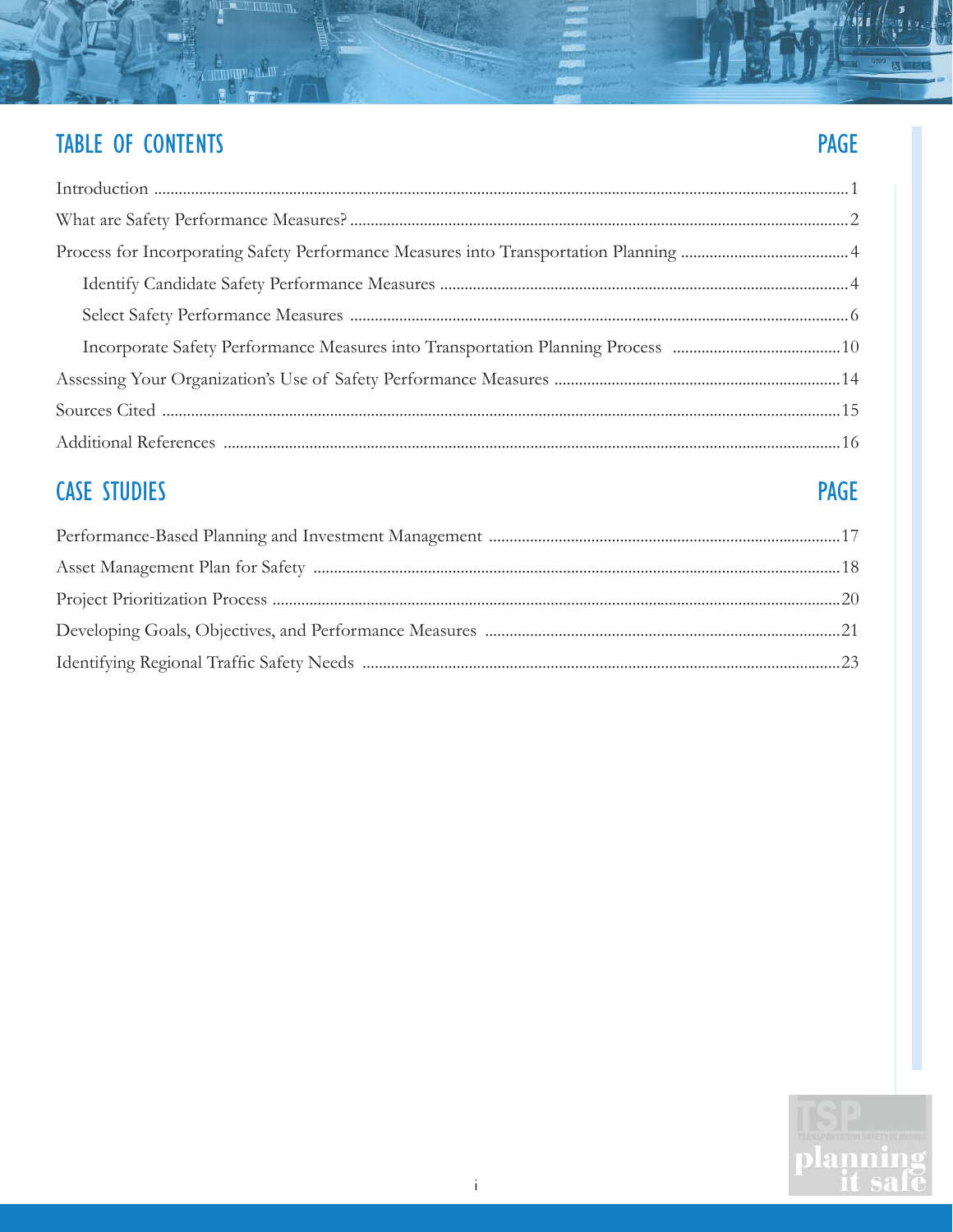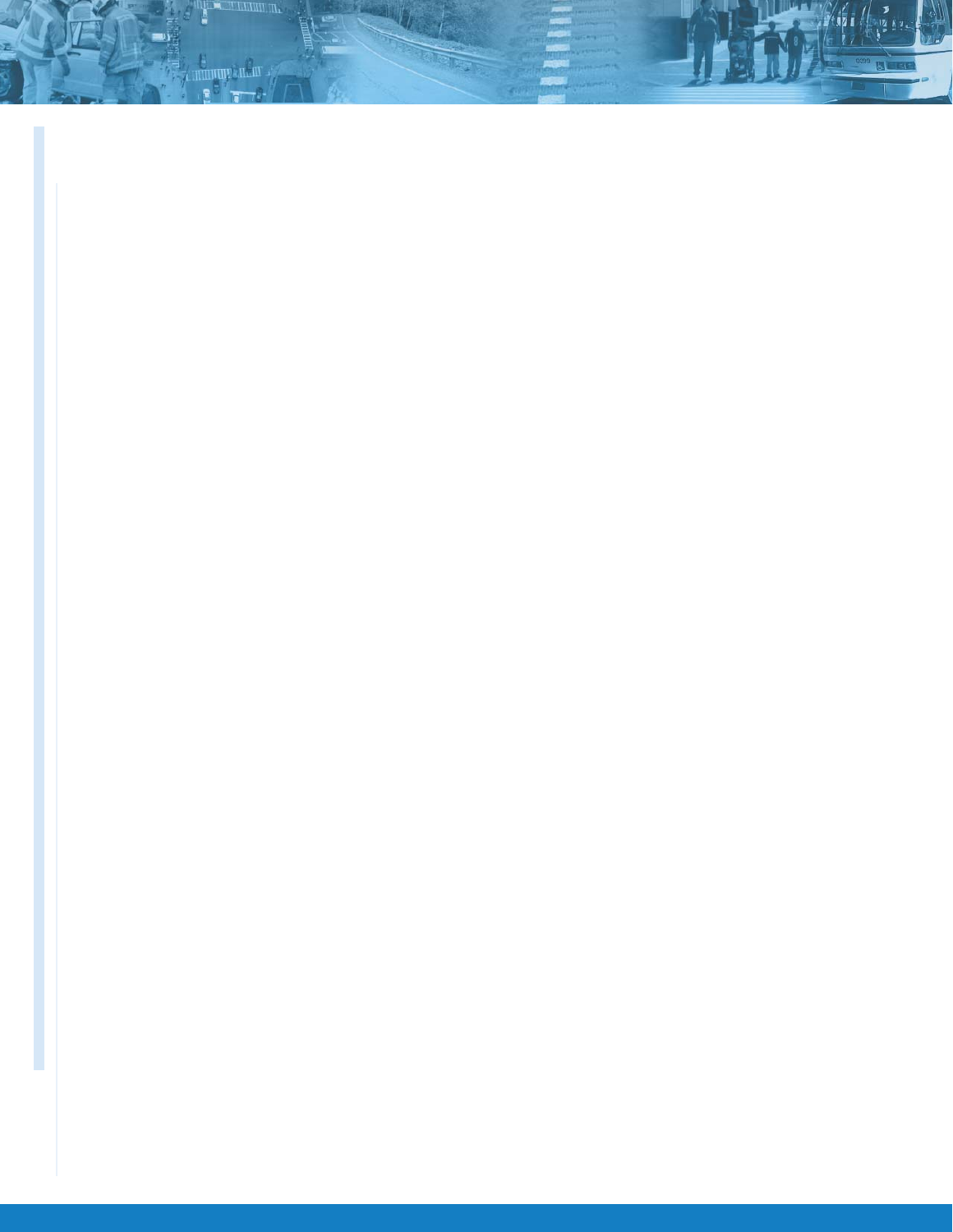# INTRODUCTION

In 2008 more than 37,000 people were killed and nearly 2.35 million were injured in crashes on the Nation's roadways (Source 1). The consequences of traffic crashes are felt not only by those directly involved but also by family members, friends, and coworkers who must deal with a devastating loss or find resources to cope with disabling injuries. The costs to society such as lost productivity, property damage, medical costs, emergency services, and travel delays are also tremendous.

For these reasons improving safety is one of the primary goals of transportation officials. Years of experience with safety projects and strategies have shown that benefits associated with efforts to improve transportation safety far outweigh the resources consumed.

The most critical safety benefit is a decrease in the number of fatal and injury crashes that occur each year on streets and highways across the Nation. Motor vehicle crashes are the sixth leading cause of death and the leading cause of injuries in the United States. Beyond the pain and suffering of victims and their friends and relatives, these crashes are a significant economic burden to the Nation. In 2004, the American Association of State Highway Officials (AASHTO) estimated traffic crashes in the United States accounted for over \$230 billion in economic losses every year (Source 2). Improving safety not only saves lives, but also produces other societal, environmental, and monetary benefits, such as greater mobility, increased economic development, and improved quality of life.

A study of the societal costs of congestion compared to the cost of crashes conducted by AAA in 2008 showed in the top 85 metropolitan areas in the United States crash per capita costs ranged from 1.3 to 4 times greater than congestion costs.

(Source 3)

Transportation system improvements are initiated in the transportation planning process. Every urbanized area in the country uses a planning process to identify those transportation system improvements that most effectively address the needs of the community. Consideration of safety issues during the transportation planning process is important to improving transportation safety, as it enables the funding of safety related projects. Proper safety performance measures are key to ensuring that safety issues are considered and addressed throughout the transportation planning process.

One particularly important benefit of performance measures is the information generated through their use over time. Consistent analysis of data reflecting safety performance of the transportation system is particularly important for identifying goals to guide transportation planning efforts and focusing attention and resources on safety-related challenges, as well as monitoring progress toward their achievement. Over the past 15 years, the transportation profession has increasingly used performance measures as the primary mechanism for providing this information. Information collected through the use of safety performance measures are used to prioritize investments, demonstrate progress toward goals in statewide and metropolitan long-range transportation plans, implement statewide and metropolitan transportation improvement programs (S/TIP), and monitor overall system performance. The S/TIP is a resource-constrained program that identifies the projects to be implemented.

This *Primer* is a tool to help State and local practitioners, transportation planners, and decision-makers identify, select, and use safety performance measures as a part of the transportation planning process. The Primer draws from current literature, professional experience, and State DOT and MPO practice. Key elements of the Primer include the following:

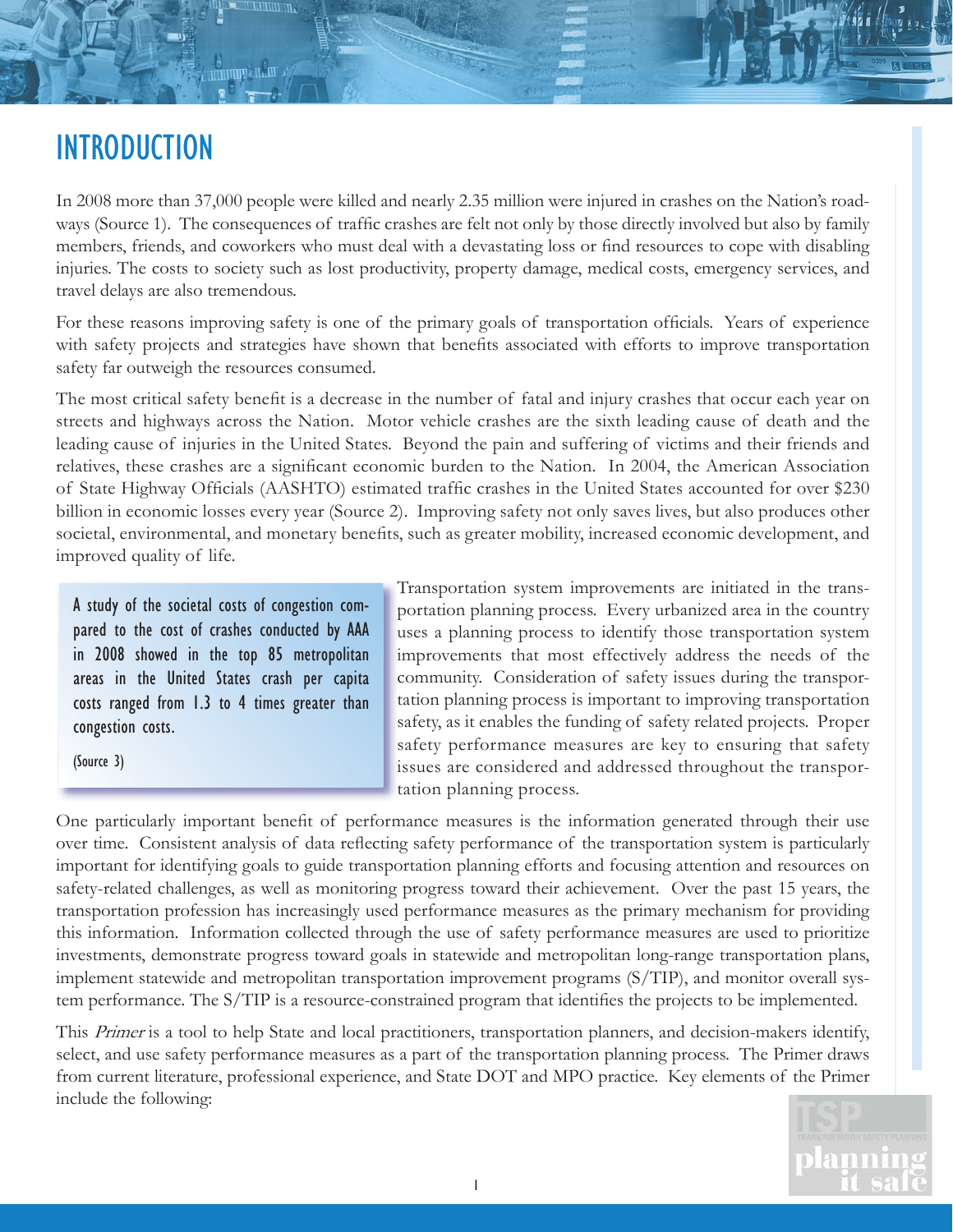- A definition of performance measures;
- A step-by-step description and flowchart showing how safety performance measures can be identified and integrated into the transportation planning process;
- Characteristics of effective performance measures;
- A checklist to assess an organization's current status with respect to the use of safety performance measures in the transportation planning and decision-making process;
- A list of references; and
- Case studies of noteworthy practice.

# WHAT ARE SAFETY PERFORMANCE MEASURES?

Performance measures are indicators that enable decision-makers and other stakeholders to monitor changes in system condition and performance against established visions, goals, and objectives. Typical safety performance measures relate to the number and rate of fatalities and/or crashes and incidents, emergency response times, public perceptions of safety, etc., for the relevant transportation modes.<sup>1</sup>

Safety performance measures provide the following benefits to the planning and decision-making process (Source 4):

- Greater accountability to policy-makers, customers, and other stakeholders;
- Greater linkage between the safety goals/objectives identified through long-range planning and policy formulation;
- A better understanding of the impacts of alternative courses of action aimed at improving transportation system safety;
- Improved communication about transportation safety to customers, political leaders, the public, and other stakeholders;
- Increased organizational focus on safety priorities; and
- Information feedback to promote ongoing improvement of business processes as they relate to supporting safety strategies.

Safety performance measures should be relevant to the safety issues and policy/strategy initiatives in a jurisdiction. The number and rate of fatalities, injuries, and/or crashes are commonly used safety performance measures. However, given that safety issues vary across the country, no single set of safety performance measures is applicable to every State and region.

The National Highway Traffic Safety Administration (NHTSA) and the Governors Highway Safety Association (GHSA) have developed a set of safety performance measures that each State will be required to track beginning in Federal fiscal year 2010 (see Table 1). Some of the performance measures listed in the table below (i.e., counts and rates of fatalities, number of serious injuries, number of speeding-related fatalities, and number of pedestrian fatalities) are common to both the infrastructure and behavioral transportation safety area. As State DOTs,

<sup>1</sup> Performance measures are different from evaluation criteria, which relate to assessing the relative safety benefits or costs of specific projects or for prioritizing alternative safety strategies. The level of detail associated with evaluation criteria is greater than that associated with performance measures.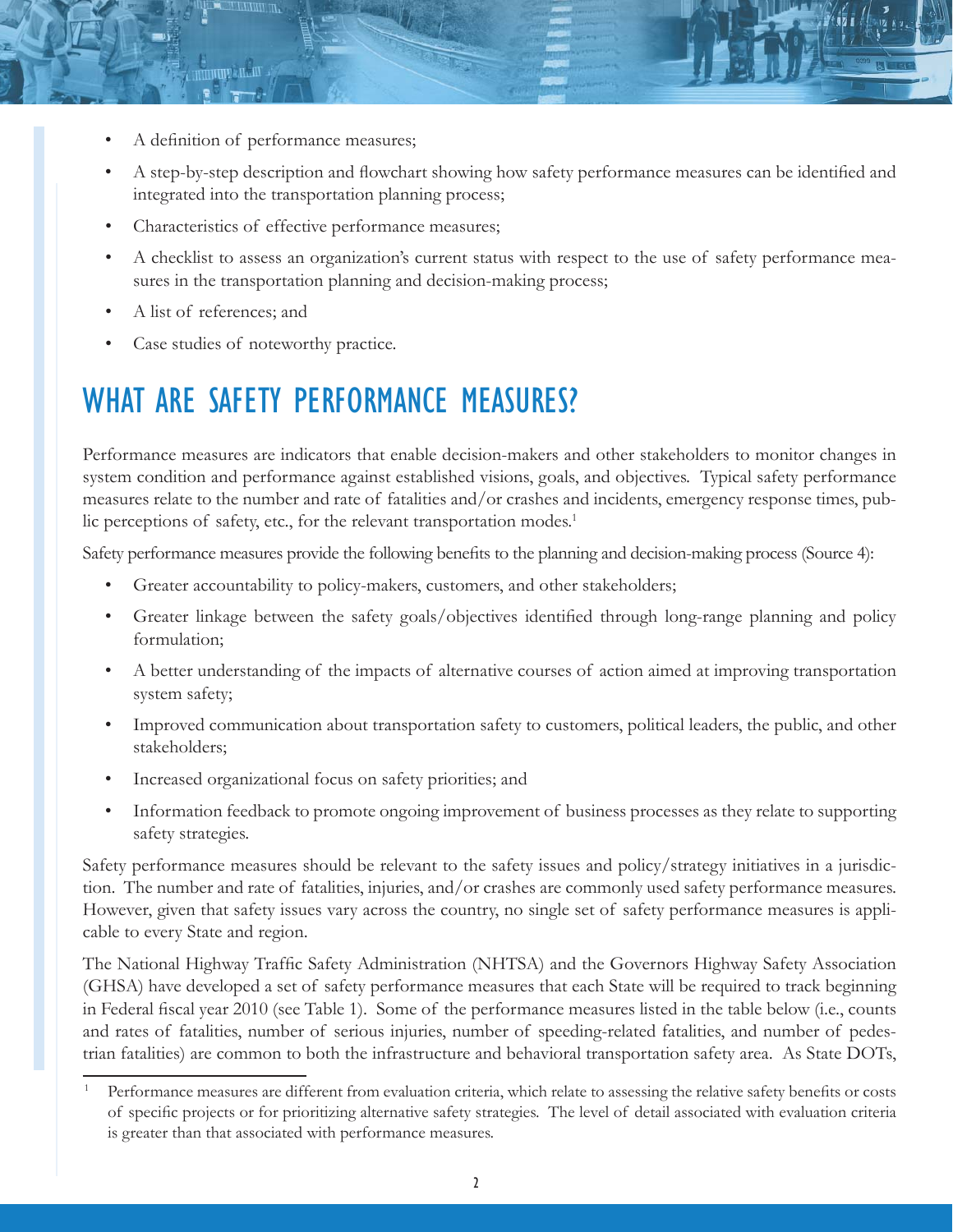MPOs, and other transportation safety stakeholders move forward with developing safety performance measures for the transportation planning process they can take advantage of these data and adopt some of these safety performance measures if appropriate.

# Table 1. Safety Performance Measures (Source 5)

| <b>Core Measures</b> | <b>Description</b>                                                                                                                    | Data Sources             |
|----------------------|---------------------------------------------------------------------------------------------------------------------------------------|--------------------------|
| $C-1$                | Number of traffic fatalities (three-year or five-year moving averages)                                                                | <b>FARS</b>              |
| $C-2$                | Number of serious injuries in traffic crashes                                                                                         | State crash data files   |
| $C-3$                | Fatalities/VMT (including rural, urban, and total fatalities)                                                                         | FARS, FHWA               |
| $C-4$                | Number of unrestrained passenger vehicle occupant, all seat positions                                                                 | <b>FARS</b>              |
| $C-5$                | Number of fatalities in crashes involving a driver or motorcycle operator with<br>a blood alcohol concentration of .08 g/dL or higher | <b>FARS</b>              |
| $C-6$                | Number of speeding-related fatalities                                                                                                 | <b>FARS</b>              |
| $C-7$                | Number of motorcyclist fatalities                                                                                                     | FARS                     |
| $C-8$                | Number of unhelmeted motorcyclist fatalities                                                                                          | <b>FARS</b>              |
| $C-9$                | Number of drivers 20 or younger involved in fatal crashes                                                                             | <b>FARS</b>              |
| $C-10$               | Number of pedestrian fatalities                                                                                                       | <b>FARS</b>              |
| $B-1$                | Observed seat belt use for passenger vehicles, front seat outboard occupants                                                          | Survey                   |
| $A-1$                | Number of seat belt citations issued during grant-funded enforcement activities                                                       | Grant activity reporting |
| $A-2$                | Number of impaired-driving arrests made during grant-funded enforcement<br>activities                                                 | Grant activity reporting |
| $A-3$                | Number of speed citations issued during grant-funded activities                                                                       | Grant activity reporting |

C= Core measure;  $B =$  Behavioral measure;  $A =$  Activity measure

The safety performance measures in Table 1 are organized in three categories representing the types of measures often found in practice:

- Core measures (also known as outcome measures) relate to the safety goals and objectives established as part of policy or as part of a planning process. These measures allocate resources and measure overall progress. They may include crashes, injuries, and fatalities and can be presented as numbers, rates, percentages, or ratios.
- **Behavioral measures** provide a link between specific safety activities and outcomes by assessing whether the activities influenced behavior. These may include direct observations of safety belt use and vehicle speed or self-reported behavior pertaining to program awareness and attitude obtained through surveys.
- **Activity measures** document safety program implementation and track actions taken by law enforcement, courts, media, education, and others to reduce crashes, injuries, and fatalities.

In addition to the safety performance measures developed by NHTSA and GHSA, some examples of infrastructure-related safety performance measures that can be considered for inclusion in the transportation planning process may include:

- Number of run-off-the-road crashes *(core measure)*;
- Number of fixed object crashes *(core measure)*;
- Number of intersection crashes *(core measure)*;

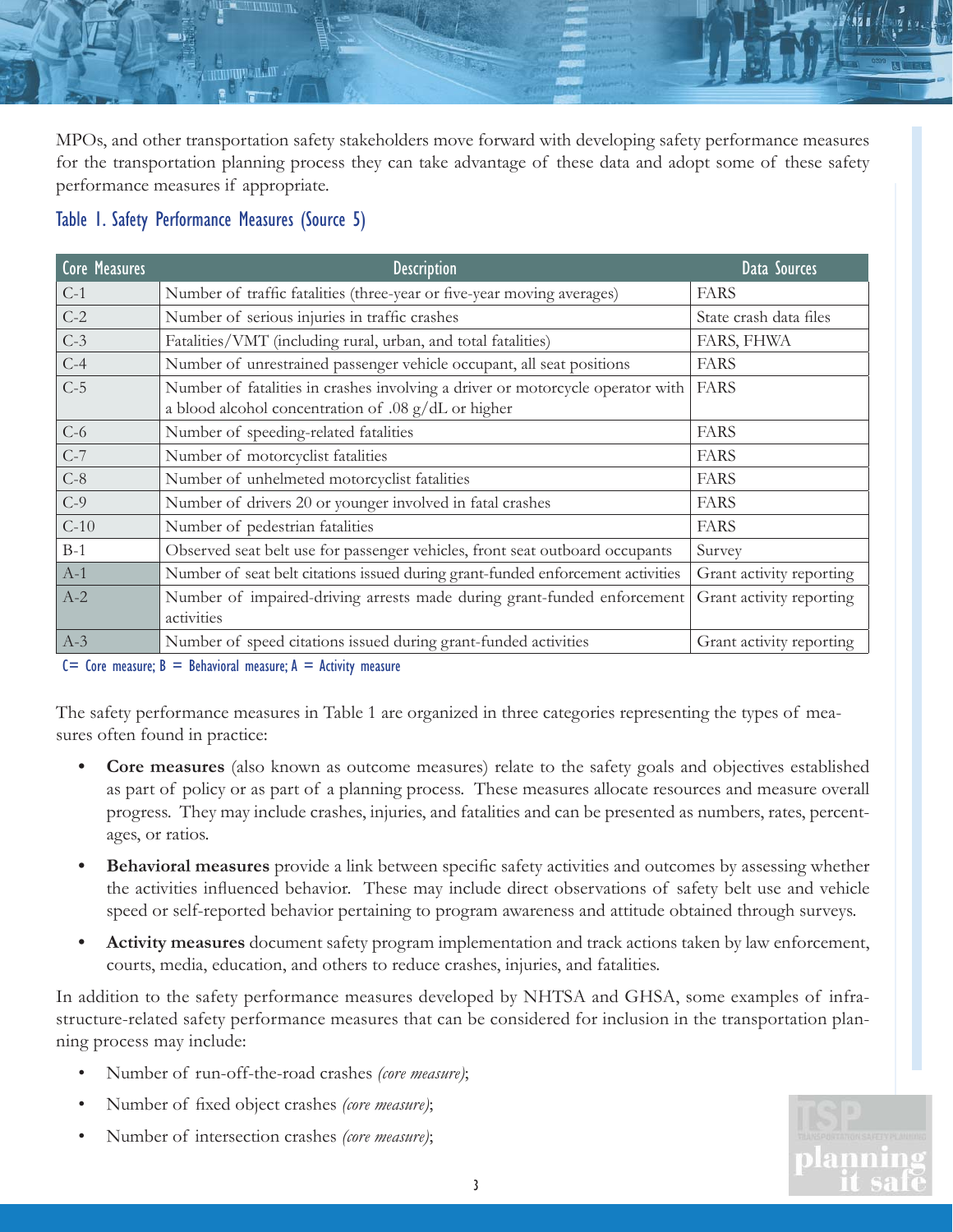• Miles of guard cable installed *(activity measure)*;

.<br>Muham arun -

- Miles of rumble strips installed *(activity measure)*;
- Number of medians installed *(activity measure)*;
- Number of signs updated or warning signs installed *(activity measure)*; and
- Number of intersections with improved signal timing *(activity measure)*.

# PROCESS FOR INCORPORATING SAFETY PERFORMANCE MEASURES INTO TRANSPORTATION PLANNING

A high-level process illustrating the three major steps to incorporating safety performance measures into transportation planning is shown in Figure 1 below. For States and metropolitan areas already using safety performance measures, these steps can help identify new measures and/or enhance existing ones. If performance measures are not currently used, these steps can help identify, select, and incorporate them into the transportation planning process.

# Figure 1. Transportation Safety Planning Performance Measures



# IDENTIFY CANDIDATE SAFETY PERFORMANCE MEASURES

Safety performance measures originate from many sources, including current goals and objectives, safety data analysis, legislative and program requirements, decision-makers, stakeholders, and other constituencies (see Figure 2).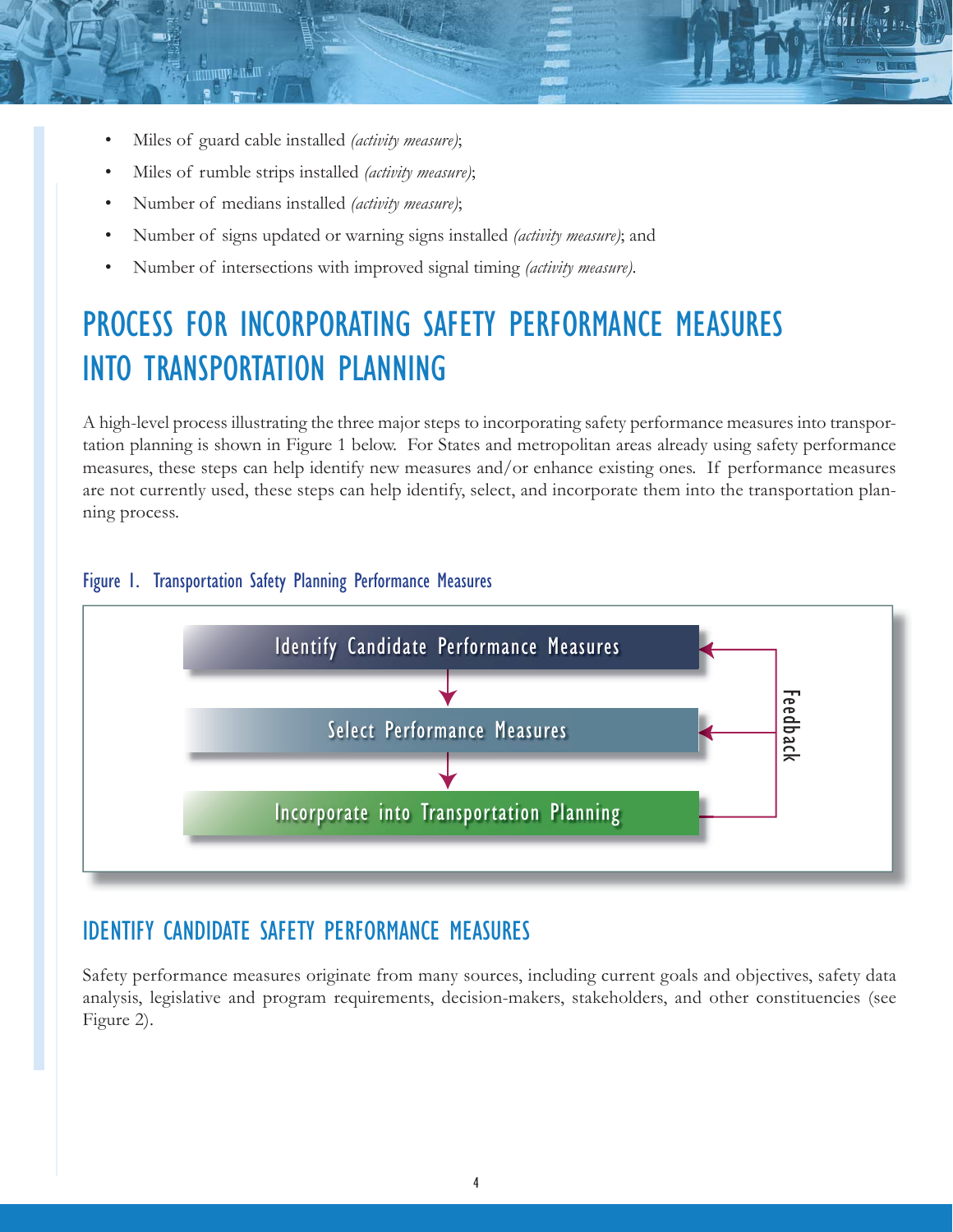

and arm



## Current Goals and Objectives

A typical transportation planning process includes a set of goals and objectives that reflect the values and desires of the community. These goals and objectives provide guidance to transportation officials and analysts, and highlight the types of information required to measure progress toward achieving them. Most State and regional planning processes have goals related to system preservation, mobility and congestion, economic development, safety, environmental quality, and financial responsibility. Developing safety performance measures and aligning them with the planning goals and objectives help decision-makers design and implement strategies and projects that support the community's values.

## Figure 3. Sample SHSP Performance Measures

- Number of run-off-road fatalities
- Number of intersection-related fatalities
- Number of speeding-related fatalities
- Number of fatalities involving distracted drivers
- Number of fatalities in unlicensed-driver crashes
- Number of fatalities involving 16-19 year-old drivers
- Number of motorcyclist fatalities
- Number of fatalities involving heavy trucks

Safety-related goals can originate from within the transportation planning process or be brought into the process from other state or regional safety planning efforts. Strategic Highway Safety Plans (SHSP) include many safety-related goals that lead to performance measures such as those listed in the Figure 3. The SHSP is a data-driven, comprehensive, multidisciplinary strategic plan developed in collaboration with Federal, State, local, and private sector safety stakeholders. It identifies priorities and drives investment decisions by establishing statewide safety goals, objectives, and emphasis areas. As a part of the SHSP process some States have developed performance measures to

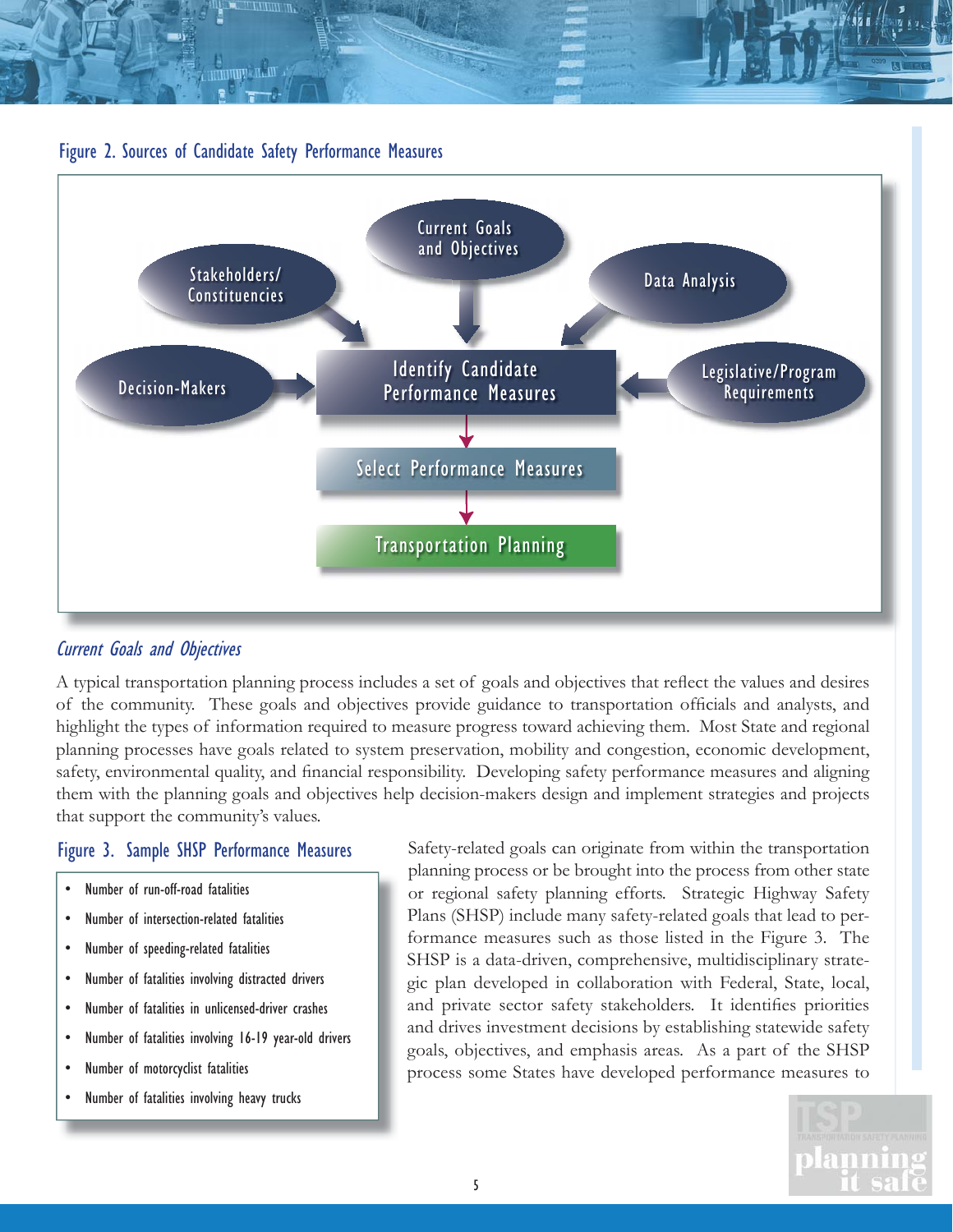further guide safety improvement efforts. Additional safety-related goals and information can be drawn from other safety plans and programs, such as the Highway Safety Improvement Program, Highway Safety Plan, and/ or Commercial Vehicle Safety Plan.

## Data Analysis

Most transportation planning efforts begin with a preliminary analysis of the challenges facing the system. In almost all cases, this ongoing effort continually identifies new issues and feeds them into the planning process. For example, regional planning analysts often conduct corridor studies that provide details on the types of challenges and system deficiencies found in a portion of the region. Improving overall transportation safety within the corridor is almost always a major goal of such studies. Data analyses focus on identifying intersections and other high-crash locations in the corridor, followed by more detailed investigation of the types

# Figure 4. Southeast Michigan Council of Governments Safety Performance Indicators

- Reduce traffic crashes, particularly between modes
	- Percent of total Regional Transportation Plan investment spent on safety
	- $-$  Frequency and rate of traffic/injury/fatal crashes
	- $-$  Frequency and rate of traffic crashes between modes: autos, trucks, rail, transit, pedestrians, and bicyclists
- Increase transit safety and security for riders and employees
- Number of transit crashes
- Number of transit incidents
- Percent accessible bus stops

(Source 6)

#### Stakeholders/Constituencies

of strategies that can be used to reduce crashes. Corridor studies suggest strategies and recommend projects for the long-range transportation plan and for the S/TIP program.

Monitoring of transportation safety problems (e.g., run-offthe-road crashes, alcohol-related crashes, pedestrian/bicycle crashes, and transit incidents, etc.) results in collection and analysis of data useful for developing performance indicators such as those in Figure 4. The SHSP development and associated update activities also provide potentially valuable data about the safety challenges facing a state. For example, SHSP contain emphasis areas (e.g., lane departures, intersections, occupant protection, etc.) identified through the data analysis. The emphasis areas, and the analyses associated with them, provide a rich data source for the development of safety performance measures. Similar analyses from other safety programs and plans, such as the highway safety improvement program, can serve the same purpose.

Transportation planning stakeholders often identify safety issues critical to their interests. For example, Mothers Against Drunk Driving, AAA, pedestrian and bicycling advocacy groups, the trucking industry, and the public health/medical establishment are interested in transportation safety issues specific to their missions. Transportation officials might consider developing safety performance measures that align with major public safety issues and with the concerns of important interest groups. For example, performance measures could be used to monitor the proportion of all fatalities involving lane departures, impaired drivers, or commercial motor vehicles.

## Legislative/Program Requirements

Sometimes transportation officials develop safety performance measures in response to legislative, regulatory or other higher authority requirements, such as the NHTSA/GHSA requirements referenced in Table 1. Such requirements will likely increase as government programs become more performance-oriented with a greater concern for transparency to the public.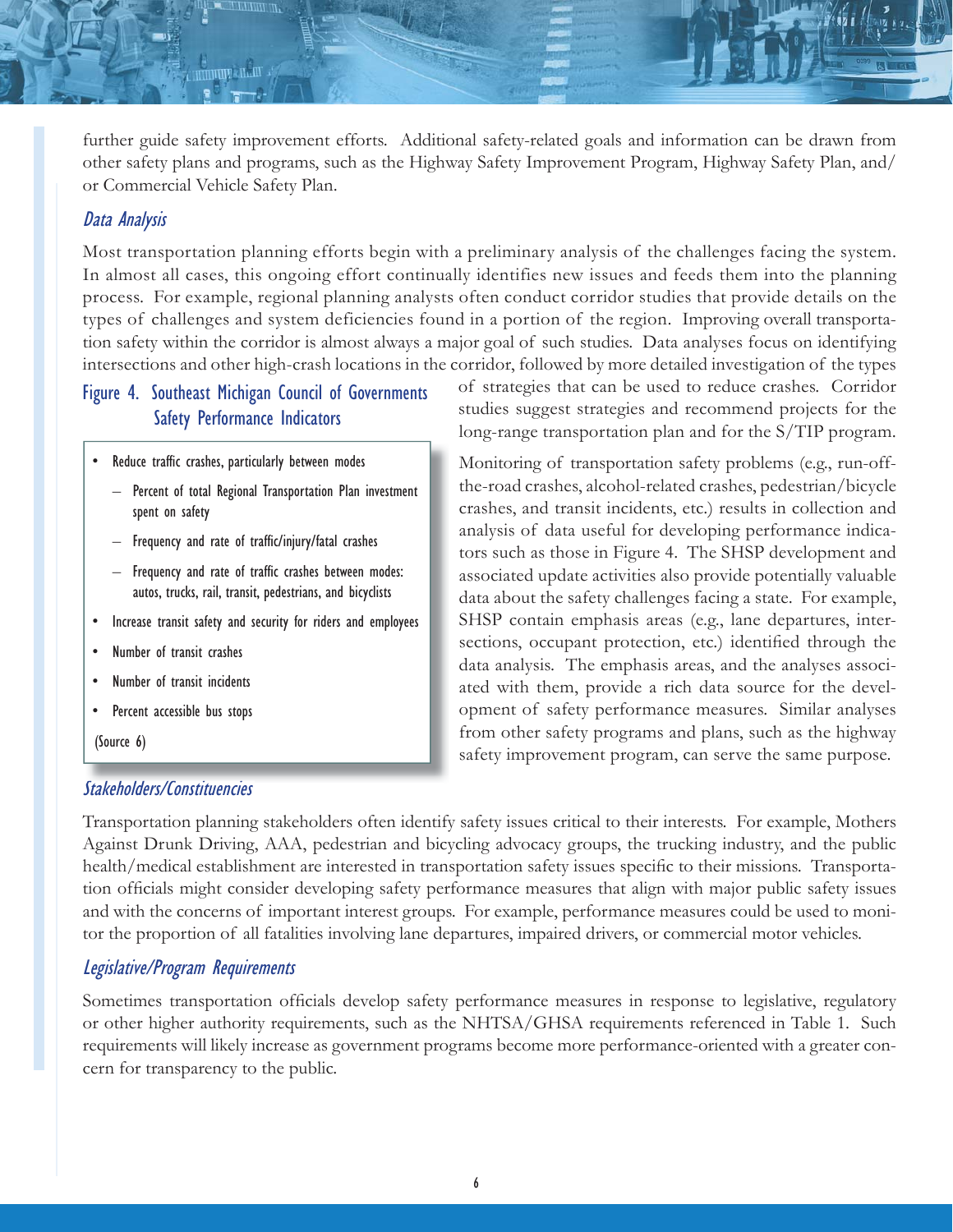## Decision-Makers

People who make investment or operational decisions and establish laws or policies might identify the information required to make better decisions in the future. Indeed, one of the original motivations for developing transportation performance measures was the state legislature's desire to know the benefits of transportation investments and expenditures. Some commonly used information include the following: data on the safety of the transportation system (e.g., fatalities, injuries, or crashes); results of targeted initiatives (e.g., the reduction in crashes after installation of traffic signal upgrades or the number of driving under the influence (DUI) arrests or crashes where alcohol was a factor following an impaired driving program), and data on the safety concerns of interest to key constituencies (e.g., fatalities and injuries to young drivers or pedestrians). Decision-makers also focus on output measures such as the number of citations issued, number of road miles with guardrails, or the number of highcrash sites that received treatment. These types of performance measure-based information are the foundation of a transparent and accountable policy-making process.

# SELECT SAFETY PERFORMANCE MEASURES

andia aya

A process for selecting candidate safety performance measures is shown in Figure 5 below. It recognizes that the most important issue transportation agencies face when considering candidate performance measures is *data availability*.



## Figure 5. Selecting Safety Performance Measures for the Transportation Planning Process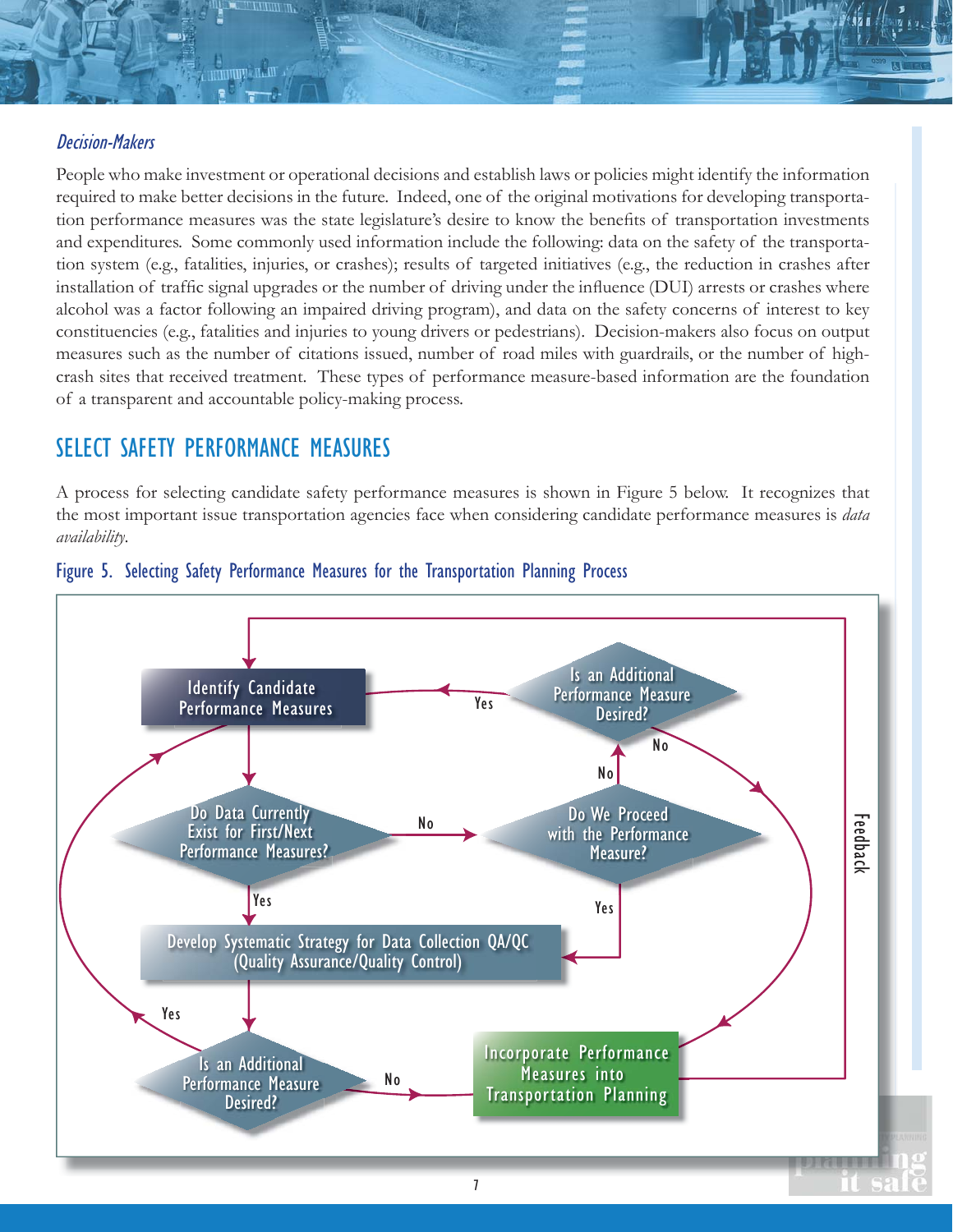The candidate performance measures identified in the previous section are reviewed and examined as follows:

- Do data supporting the performance measure exist?
- If data exist, then a strategy for collecting it systematically over time should be identified.
- If data do not exist, the question then becomes, "Do we proceed with the safety performance measure anyway?"
- If yes, then one has to identify a strategy for systematically collecting the data.
- If no, one proceeds to examine the next candidate measure.

While the selection of safety performance measures is described as a sequential process, in reality all performance measures will likely be reviewed at the same time. After the candidate safety performance measures have been considered, those that are selected need to be incorporated into the transportation planning process.

## Determine if Data Exist to Support the Candidate Performance Measure

The question should always be asked, "Are sufficient data available to support a candidate safety performance measure?" Experience has shown that performance measures are often selected based on their appeal as "good information to have," only to discover that the necessary data do not exist and/or that data collection is prohibitively expensive. This initial step simply determines if data resources are currently available to support the performance measure. Such a determination relies on interaction with the data collection and processing units within the responsible agencies.

Often, the required data are collected by various agencies for a variety of purposes. Transportation planners should build the necessary relationships to enable them to access and use the data sources to measure transportation safety performance.

The NHTSA has identified six core data systems for use in a highway safety performance measurement system (Source 8):

- **Crash** available police officer crash reports;
- **Vehicle** information on licensed vehicles (also known as the vehicle registration system);
- **Driver** information on licensed drivers and driver histories also known as the driver license and driver history system;
- **Roadway** information about all publicly owned roadways, including roadway centerline and geometric data, location reference data, geographical information system data, travel and exposure data, etc.;
- **Citation and adjudication** information on traffic citations from the time they are assigned to an officer, through the court adjudication system and ultimately into the driver history file data system; and
- **Injury surveillance** information on motor vehicle injuries and deaths.

Some of these systems are more obviously related to the transportation planning process, such as crash and roadway data systems, than others are. While the level of relevance varies depending on the priorities of a given agency, each of these systems generates useful data for highway safety performance measurement.

For transit, the most frequently-used types of data include ridership (broken down by demographics), vehicle and passenger miles traveled, and number of trips. To estimate crash risk for example, one might use measures such as 0.24 injuries per 100 million passenger miles traveled or 0.15 injuries per 100,000 riders.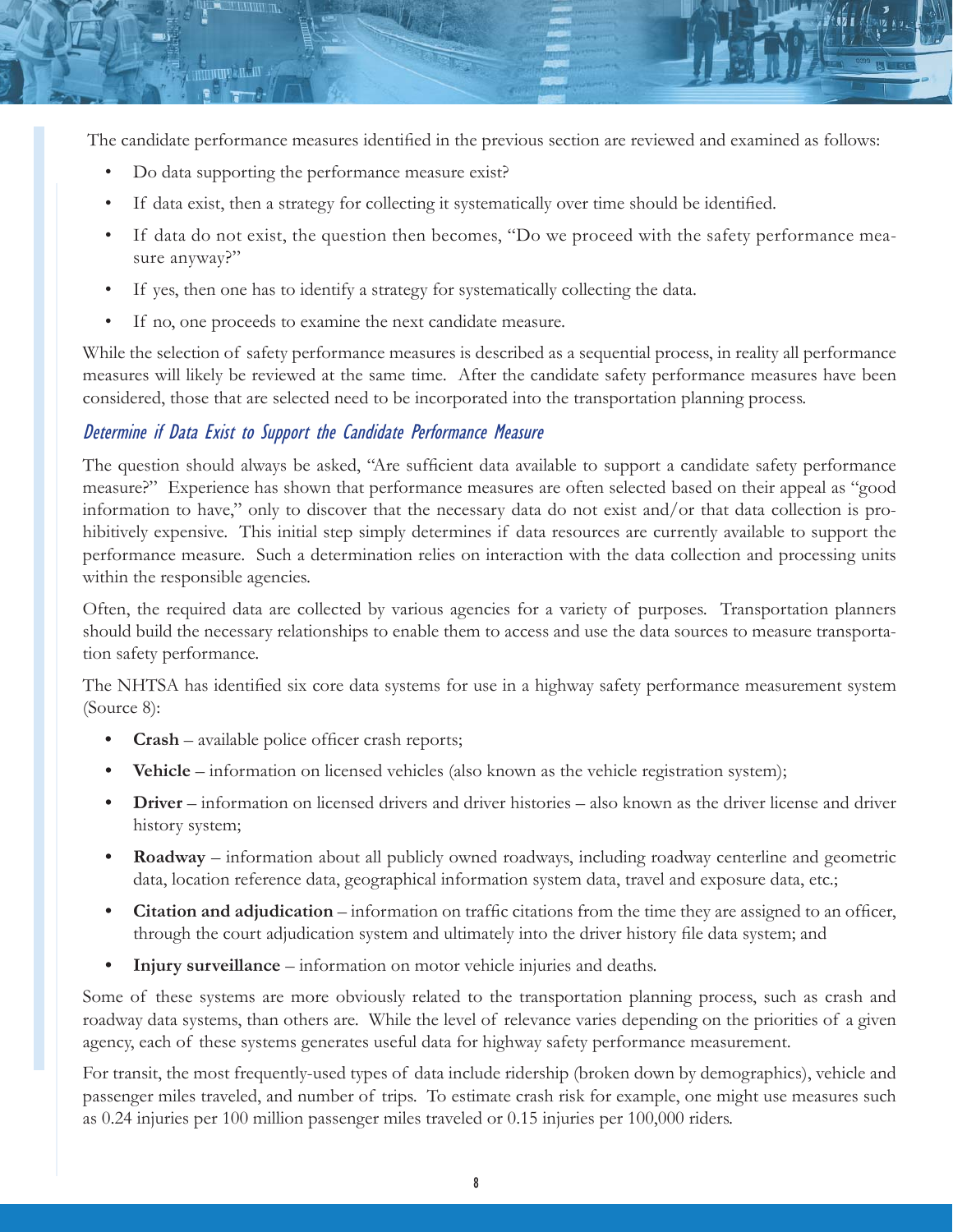|  | ,,,,,,,,,,,,,,,,, |  |
|--|-------------------|--|
|  |                   |  |
|  |                   |  |
|  |                   |  |
|  | m                 |  |
|  |                   |  |
|  |                   |  |
|  |                   |  |

|  | Table 2. Ranking of Safety Data Used |
|--|--------------------------------------|
|  | by State DOTs and MPOs               |

| Data Source                    | MP <sub>0</sub> | State DOT      |  |
|--------------------------------|-----------------|----------------|--|
| Vehicle crashes                | 1               | 1              |  |
| Vehicle miles traveled         | $\overline{2}$  | $\overline{4}$ |  |
| Roadway inventories            | 3               | $\overline{2}$ |  |
| Injury/fatality                | 4               | 3              |  |
| Pedestrian crashes/injuries    | 5               | 6              |  |
| Bicycle crashes/injuries       | 6               | 7              |  |
| Property damage                | 7               | 8              |  |
| Air quality/emissions          | 8               | 9              |  |
| Air transport crashes          | 9               | 10 (tie)       |  |
| Transit/paratransit incidents  | $10$ (tie)      | $10$ (tie)     |  |
| Water navigation crashes       | $10$ (tie)      | 15             |  |
| Safety belt/restraint use data | 12              | 14             |  |
| Emergency medical response     | 13              | 16             |  |
| <b>DUIs</b>                    | 14              | 12             |  |
| Rail crashes                   | 15              | 5              |  |
| Accident investigation         | 16              | 12             |  |

(Source 7)

The most commonly used safety data source for transportation planning is a crash data management system. It provides the time, location, environment, characteristics, and contributing crash factors, such as obstructed view, alcohol impaired driver or pedestrian, red light running, etc. Crash information should link to other sources of information as well, (i.e., roadway inventory, driver history, etc.) and provide details on the roadway, vehicles, and people involved in the crash. Crash consequences, such as fatalities, injuries, property damage, and traffic violations are also available through the crash data management system.

Crash data can be used for analysis of a single crash or aggregated for statewide, regional, or corridor planning. A State crash data system should accommodate information on all reportable motor vehicle crashes on any public roadway. In most States, a Traffic Records Coordinating Committee (TRCC) or Traffic Records Committee provides oversight and guidance for developing consistent traffic safety records. The TRCC is helpful for coordinating the many different safety-related data collection and data management activities in a State. If not already involved, transportation planners are encouraged to work with their State TRCC.

The results of a recent survey of State DOTs and MPOs on the types of safety data used in transportation plan-

ning are shown in Table 2. Not surprisingly, vehicle crashes, vehicle miles traveled, and roadway characteristics are in the top five for both State DOTs and MPOs. Pedestrian crashes also are highly ranked. Rail crashes are in the top five for State DOTs because of their special responsibility for highway/railroad grade crossing safety programs, particularly in rural areas.

# Ensure a Strategic Data Collection Plan is in Place with Appropriate Quality Assurance/Quality Control Procedures

If data to support a safety performance measure are available, a strategy for systematic data collection over time must exist. Such strategies require that data collection schedules, organizational roles and responsibilities, needed resource allocations, and data collection methodologies are incorporated into the standard procedures of the implementing agencies. Importantly, a careful examination of the collection strategy should be made to assure the data meet the quality standards and schedule needs to support the safety performance measures. The following characteristics, identified by NHTSA (Source 8), are critical data collection factors for consideration as part of an overall data management strategy:

- **Timeliness** the data system custodian should produce crash reports and crash data in a timely manner to inform the performance measurement process;
- **Accuracy** the data need to be accurate, whether as originally collected or in their final electronic format;
- **Completeness**  data records should include all crash characteristics so the analyses incorporate all factors and improve understanding of the behavioral and/or physical contributing crash and injury factors;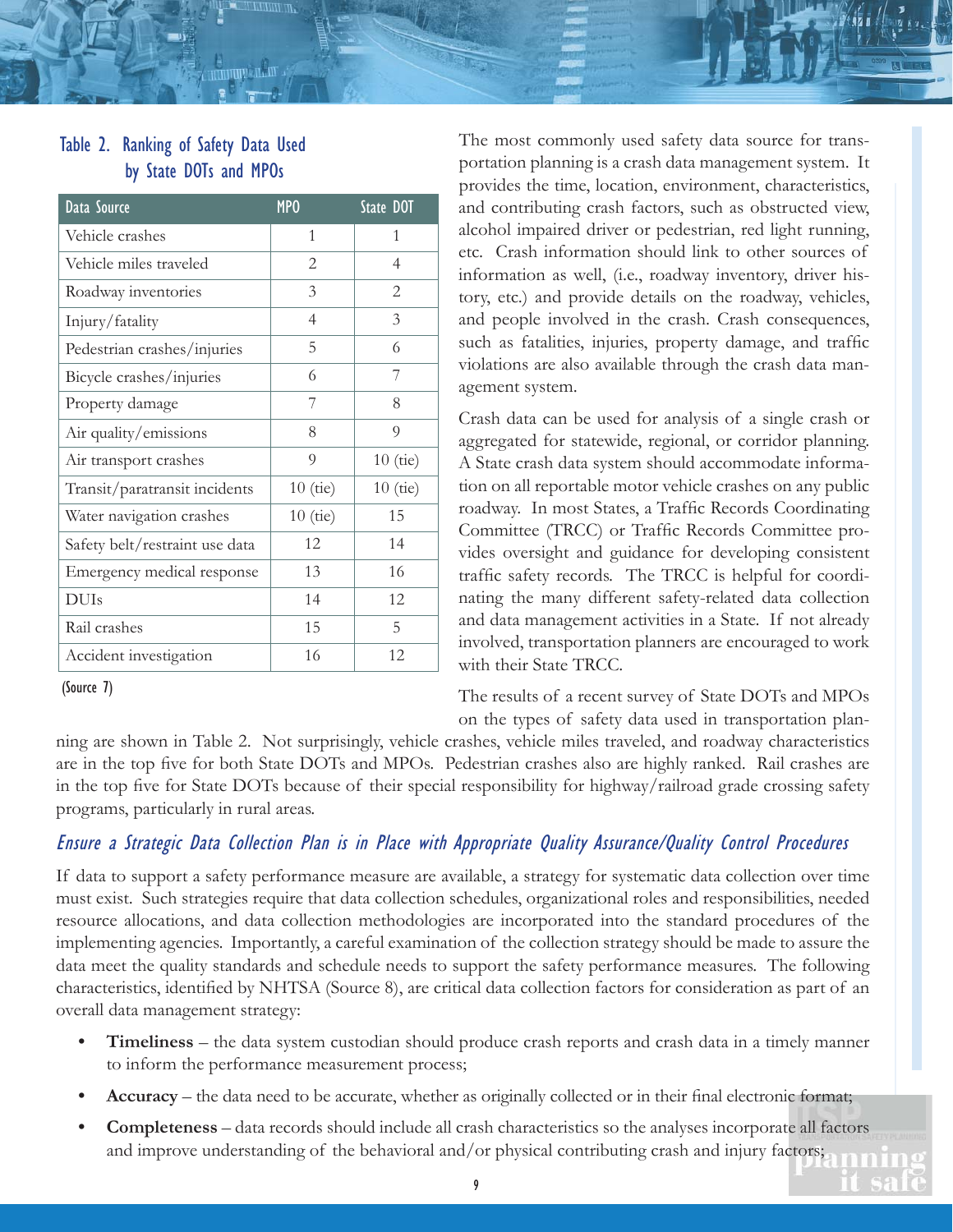- **Uniformity/Consistency**  uniformity and consistency in the data base is critical for example, statewide uniform codes and single crash report forms assure consistency in reporting;
- **Integration** at the State level, databases should be developed to allow the compatible transfer of data from one database to another – ideally one database is used by all safety-related agencies at all levels of government; and
- **Accessibility**  data need to be accessible for safety analyses and planning studies.

Other characteristics of performance measures to consider include (Source 8):

- **Multimodality** does this measure or set of measures encompass all relevant modes, and thus require data from a variety of sources?
- **Geographic Scale** is the measure applicable to all areas of the State, region, or locality and does it require data at different levels of aggregation? Can it discriminate between freeways and other facilities? Is it useful at a regional, subarea, or corridor level?
- **Forecastability** will the measure compare future alternative projects or strategies? Is it difficult to predict future conditions using the measure given existing forecasting tools?

# INCORPORATE SAFETY PERFORMANCE MEASURES INTO TRANSPORTATION PLANNING PROCESS

Although transportation planning is performed in numerous jurisdictions for a variety of reasons, several elements of the planning process are common among them. Figure 6 below outlines the general transportation planning process from developing vision and goals to monitoring system performance (Source 9). The figure shows that linkages between safety performance measures and the transportation planning process exist for each element.

# Element 1 – Regional Vision and Goals

Incorporating safety performance measures into a transportation plan's vision, goals, and objectives leads to the implementation of more projects with safety components and benefits. This is primarily because integrating performance measures in this initial step results in subsequent planning steps also doing so (e.g., use of safety criteria in project evaluation). A community's transportation vision and corresponding goals and objectives should have a strong, two-way linkage to safety through the establishment of performance measures. Safety performance measures that support the plan's goals and objectives are then aligned with what decision-makers, stakeholders and others in the community value. Another benefit of incorporating safety into the visioning process is that those involved become aware of safety's importance, which is instrumental in building constituencies to support safety projects through the remaining planning steps.

## Element 2 – Alternate Improvement Strategies

Linking safety performance measures to the identification of improvement strategies can lead to the implementation of projects and strategies that save lives and reduce safety-related economic costs to society. For example, performance measures that focus on reducing pedestrian-vehicle crashes could encourage the development of programs to identify and improve locations where such crashes are likely to occur. Likewise, performance measures that focus on lane departure crashes can lead to programs to reduce their occurrence and limit their severity. Strategies developed in response to robust safety-related performance measures can be either operations-oriented (e.g., improving incident management programs or using intelligent transportation systems to monitor crash occurrences), infrastructure-oriented (e.g., implementing a "hot-spot" program to improve geometric designs at high crash locations or improving transit station configurations to reduce vehicle-pedestrian conflicts), or both.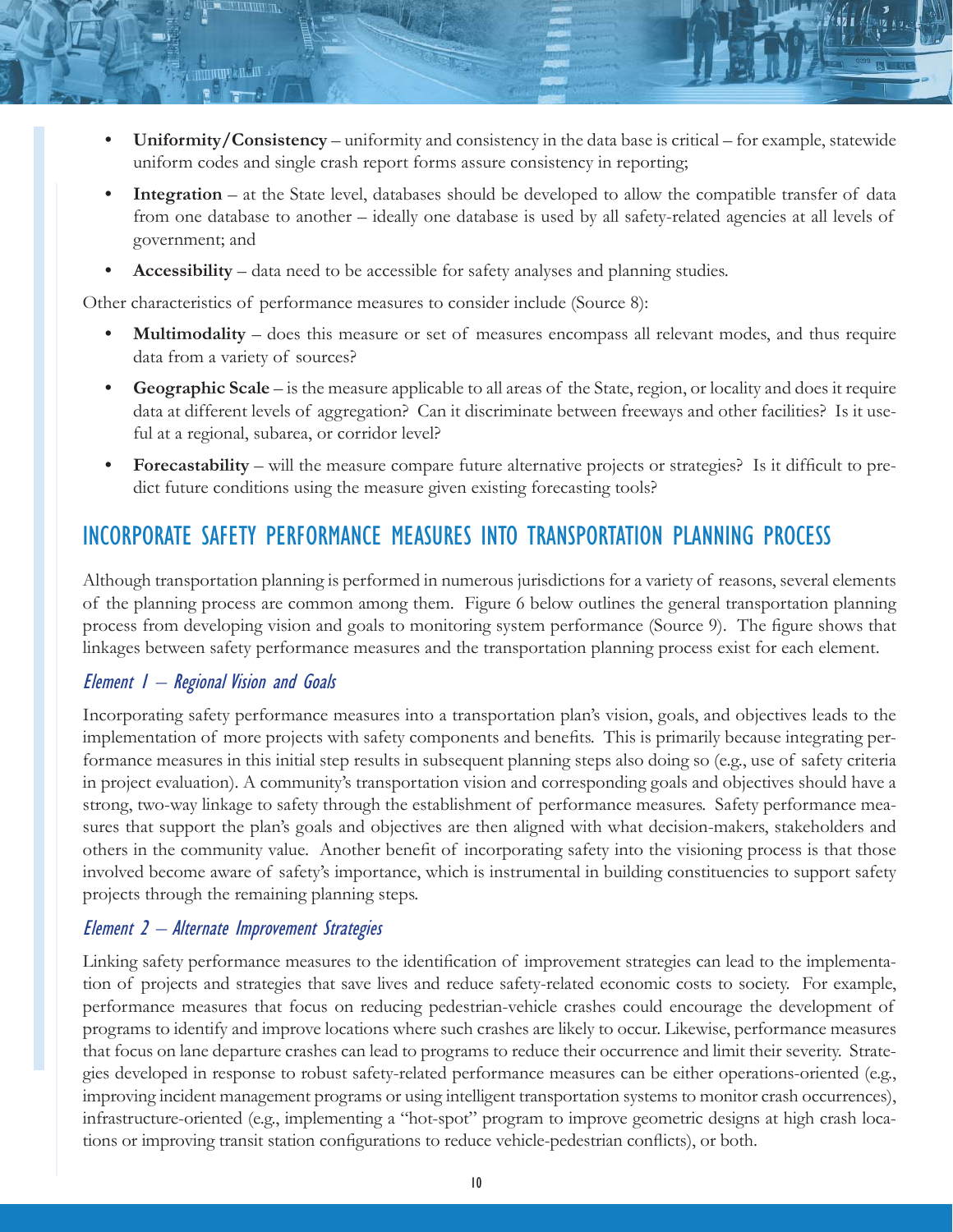

TITTI TILL

ninggi ara.



anni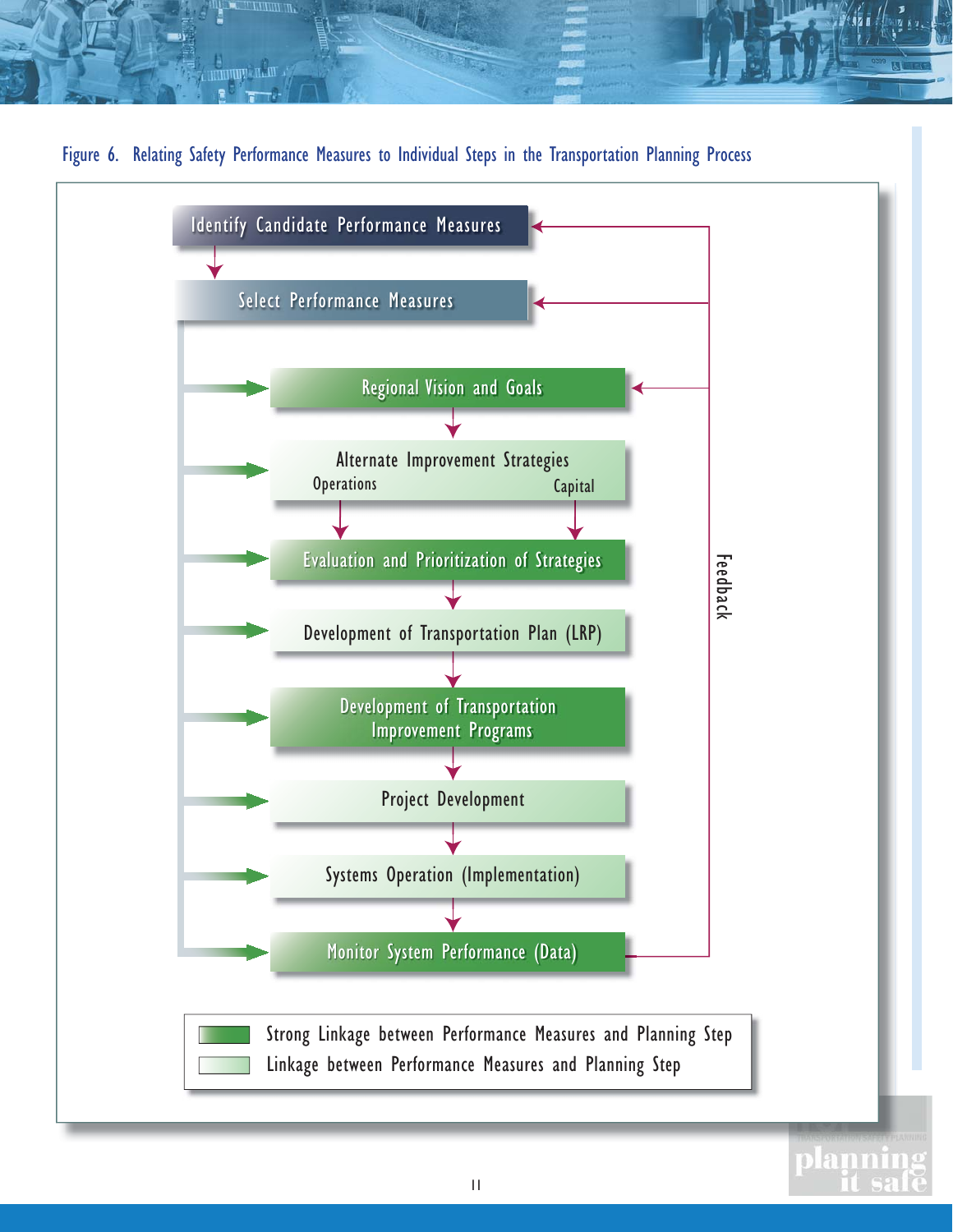## Element  $3$  – Evaluation and Prioritization of Strategies

Properly designed safety performance measures are essential to the evaluation and prioritization of strategies. This is where improving safety takes its rightful place next to the other planning considerations (e.g., system preservation, improving accessibility, reducing congestion, etc.). The planning process estimates the relative effectiveness of various strategies and prioritizes capital and maintenance investments based on evaluation criteria. Effective safety performance measures lead to safety-related evaluation criteria. For example, if "number of crashes" is a safety performance measure, it would be important to evaluate proposed projects and strategies from the perspective of their impact on the number of crashes. The benefi t of linking safety performance measures to the evaluation and prioritization step is that more safety-related projects will emerge from the planning process. This will ultimately lead to a reduction in the number of crashes and fatalities.

## Element 4 – Development of Transportation Plan (Long-Range Plan)

The use of safety performance measures throughout the planning process will lead to the selection of more projects and strategies with safety benefits. Given that the Long-Range Plan (LRP) represents a strategic perspective on the future of the State or regional transportation system, incorporating safety into the LRP, through the use of safety performance measures, ultimately leads to reductions in crashes and fatalities.

## Element 5 – Development of Transportation Improvement Programs

The linkage between performance measures and S/TIP adoption is one of the most crucial in the transportation planning process. Having strong safety performance measures leads to the development of prioritization criteria that include safety and result in more safety-related projects being selected for the S/TIP. For example, the Denver Regional Council of Governments (DRCOG) applies more weight, or safety points, to roadway improvements that have higher crash reduction potential (see Figure 7). This results in a capital program for a State or region that includes projects that reduce the number and severity of crashes. If decision-makers want a greater emphasis on one type of project over another (e.g., those having a greater impact on system safety), assigning greater weight to the related prioritization criteria is one way to do so.

# Figure 7. Safety Points for Roadway Reconstruction or Operational Improvements – Denver

|                                            | <b>Estimated Crash Reduction Potential</b><br>(crashes over 3 years per mile) |                     |                   |                    |  |
|--------------------------------------------|-------------------------------------------------------------------------------|---------------------|-------------------|--------------------|--|
| <b>TENTE TECHNIC CERRCIC DE GONTERMENT</b> | Low<br>0-9 Fewer                                                              | Medium<br>$10 - 19$ | High<br>$20 - 29$ | Very High<br>$30+$ |  |
| Crash Range                                | Safety Points to Be Awarded                                                   |                     |                   |                    |  |
| < State Average                            |                                                                               |                     |                   |                    |  |
| 1-2 x State Average                        |                                                                               |                     |                   |                    |  |
| 2-3 x State Average                        |                                                                               |                     |                   | 6                  |  |
| > 3 x State Average                        |                                                                               | 5                   | 6                 |                    |  |



## Element 6 – Project Development

To the extent that it is identified as a planning concern and incorporated into the planning process, safety will have a role in detailed project analysis. The project development step examines specific engineering and environmental details in designing and preparing a project for construction. Depending on the size and expected significance of environmental impacts, the project development process may also entail substantial environmental analysis. Safety performance measures provide additional guidance on the types of designs and operational strategies that should be considered as part of the project design (e.g., median barriers to reduce cross lane crashes, reflective signage, sidewalks and bike paths, or construction work zone safety initiatives).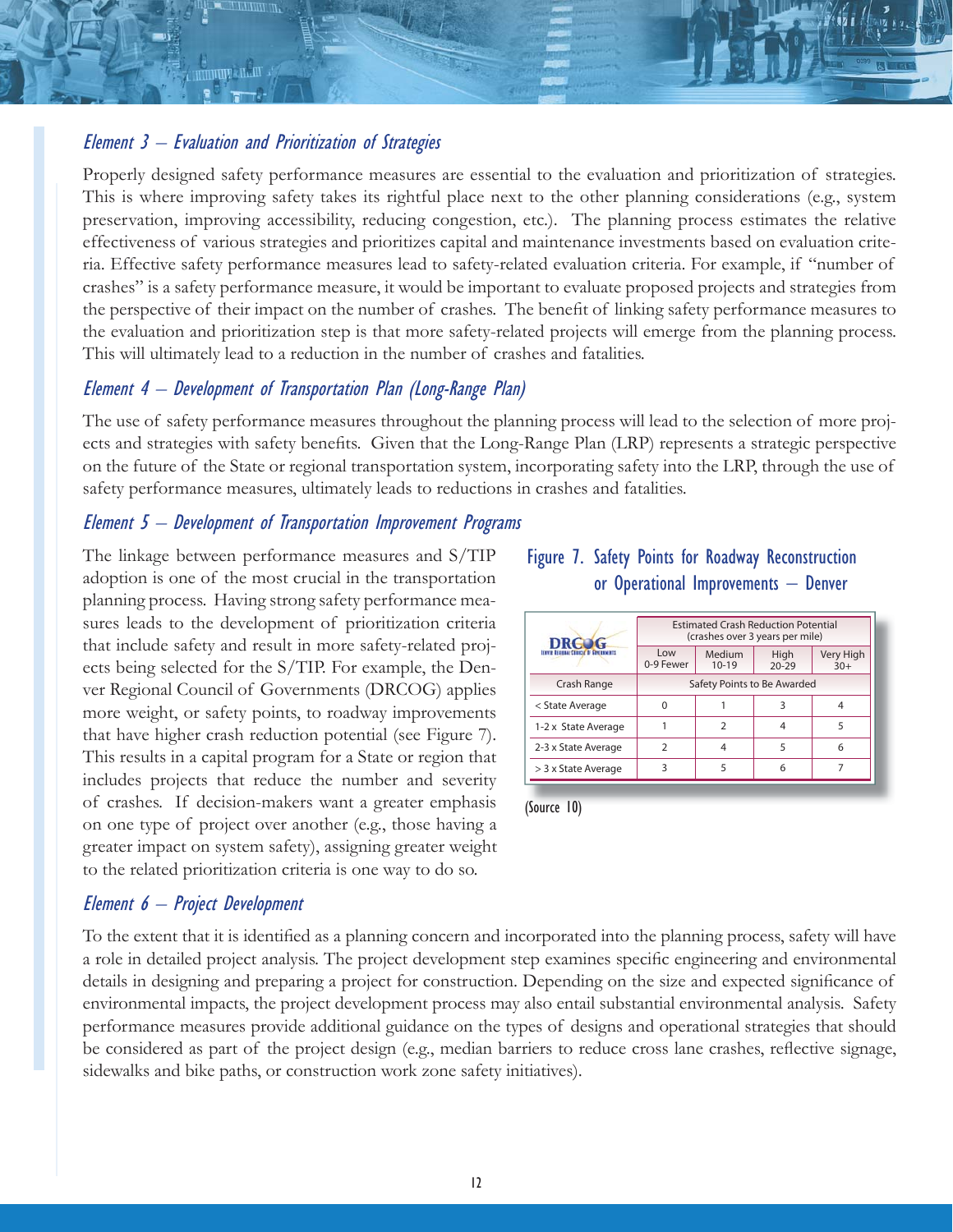# Element 7 – Systems Operations (Implementation)

The impact of safety performance measures in this step can be identified by the manner in which projects and strategies are implemented. An emphasis on safety in program implementation may be reflected in safety conscious land use and urban design standards; enhanced safety design standards; improved safety operational strategies for vehicles (i.e., congestion), pedestrians, and bicyclists; and work zone safety programs.

# Element 8 – Monitor System Performance (Data)

The benefit of including safety performance measures as part of a system monitoring program is that safety issues are identified earlier and addressed as part of the planning process, leading to the adoption of strategies or the implementation of projects that will improve the safety performance of the transportation system. This early identification of safety challenges and eventual solutions can result in implementation savings in that investments can be made before the safety challenge reaches a point where higher levels of resources would be necessary.

Ongoing monitoring of system performance provides data and information that should be fed back into the goals and performance measures. A well designed monitoring process can indicate where and when course corrections are needed to improve safety performance. System monitoring consists of the traffic surveillance, traffic counting, transit ridership, review of traffic records databases (including crash data), and other means of determining the performance of the transportation system. Monitoring is done by a variety of agencies and the results are incorporated back into the planning process.

## Feedback on Program Effectiveness

Accurately measuring the impact of implemented actions benefits the planning process and decision makers in that both become aware of what types of safety projects, strategies, and countermeasures are most cost effective. This permits decision-makers to target their limited resources on those projects and strategies that are likely to result in the greatest reduction in crashes and fatalities. The post-implementation evaluation or assessment process helps determine the effectiveness of such countermeasures. Without it, no information is available to assess the actual benefit of the countermeasure and justify its future use. Funds should be set aside to allow a proper, scientific evaluation of the countermeasures whenever possible. A proper evaluation considers other variables that could have an effect on the number and/or severity of crashes, such as changes in the number of vehicles using the corridor (e.g., exposure), changes in demographics (proportion of older or younger drivers in the area), etc. While transportation planners do not perform the evaluations themselves, they should be kept informed of the results.

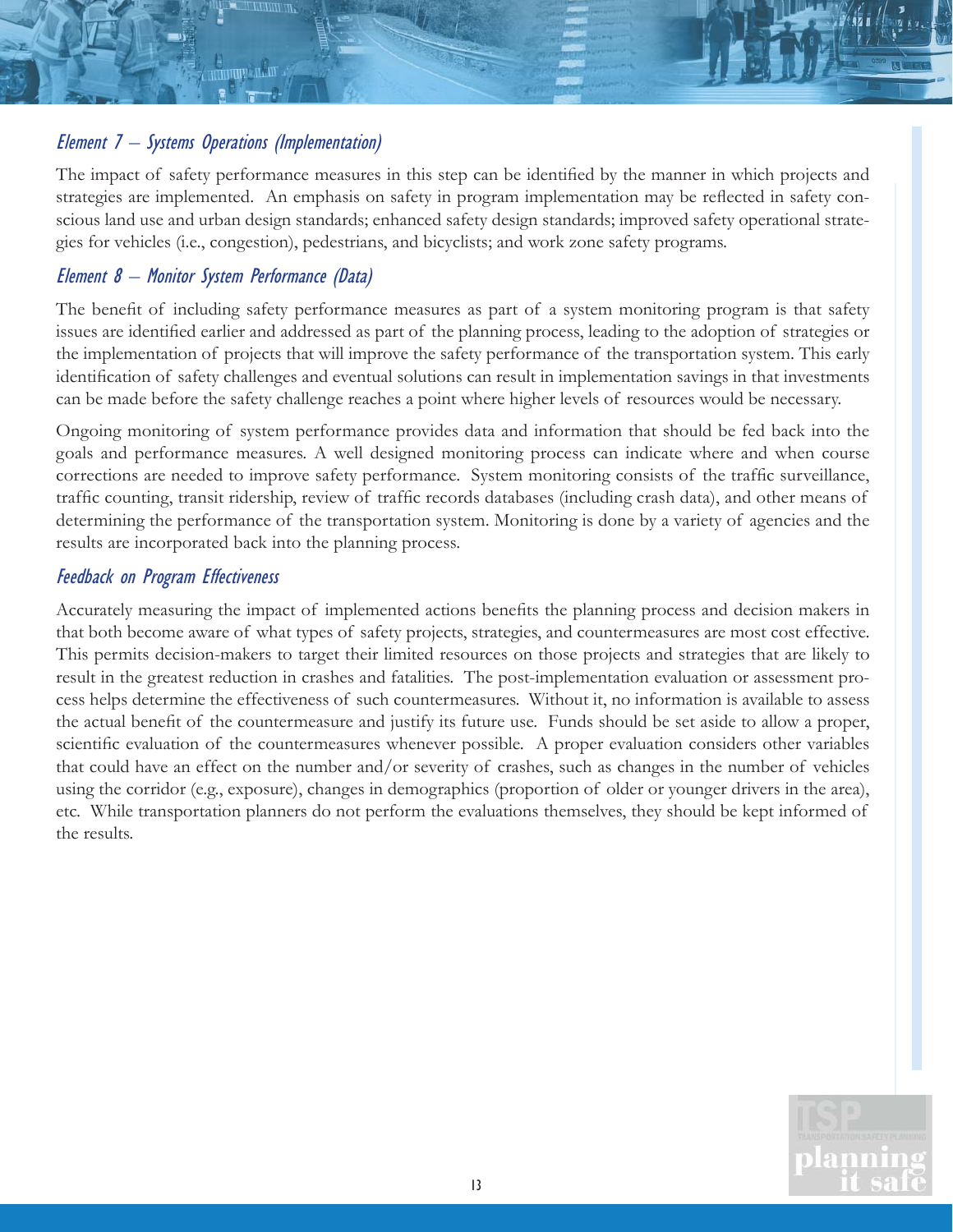# ASSESSING YOUR ORGANIZATION'S USE OF SAFETY PERFORMANCE MEASURES

The following questions will help stakeholders review opportunities for developing safety performance measures and linking them to transportation planning and programming. This checklist is a tool for assessing an organization's current status in using safety performance measures in the transportation planning and decision-making process. The answers to these questions should be used to strategically identify actions that lead to the use of safety performance measures in planning and programming.

- 1. Is safety included in your agency's vision?
- 2. What safety challenges are facing your transportation system?
- 3. Is safety included in your planning vision, goals, and objectives?
- 4. Are safety performance measures currently used as part of the planning and decision-making process?
- 5. Are the safety performance measures related to the safety challenges?
- 6. Are (additional) safety performance measures needed or desired?
- 7. Who will be responsible for data collection and interpretation?
- 8. Has the proposed set of performance measures been discussed with those in the agency responsible for collecting data to ensure feasibility and accuracy of data collection?
- 9. Has a data collection strategy been formulated and implemented for the safety performance measures?
- 10. Do the evaluation criteria used in the planning process include criteria relating to safety performance measures?
- 11. Will the safety performance of the transportation system (as defined in the performance measures) likely respond to the types of strategies and projects that result from the planning process? If not, how are such strategies or projects furthered as part of the planning process?
- 12. Does the project prioritization or ranking scheme include criteria or indices related to the safety performance measures?
- 13. Are safety performance measures included in the system monitoring process?

Once these questions have been answered and an overall assessment of the current use of safety performance measures has been conducted, the process described in this document should be used to identify additional safety performance measures. In addition, the existing safety performance measures can be modified to increase their effectiveness.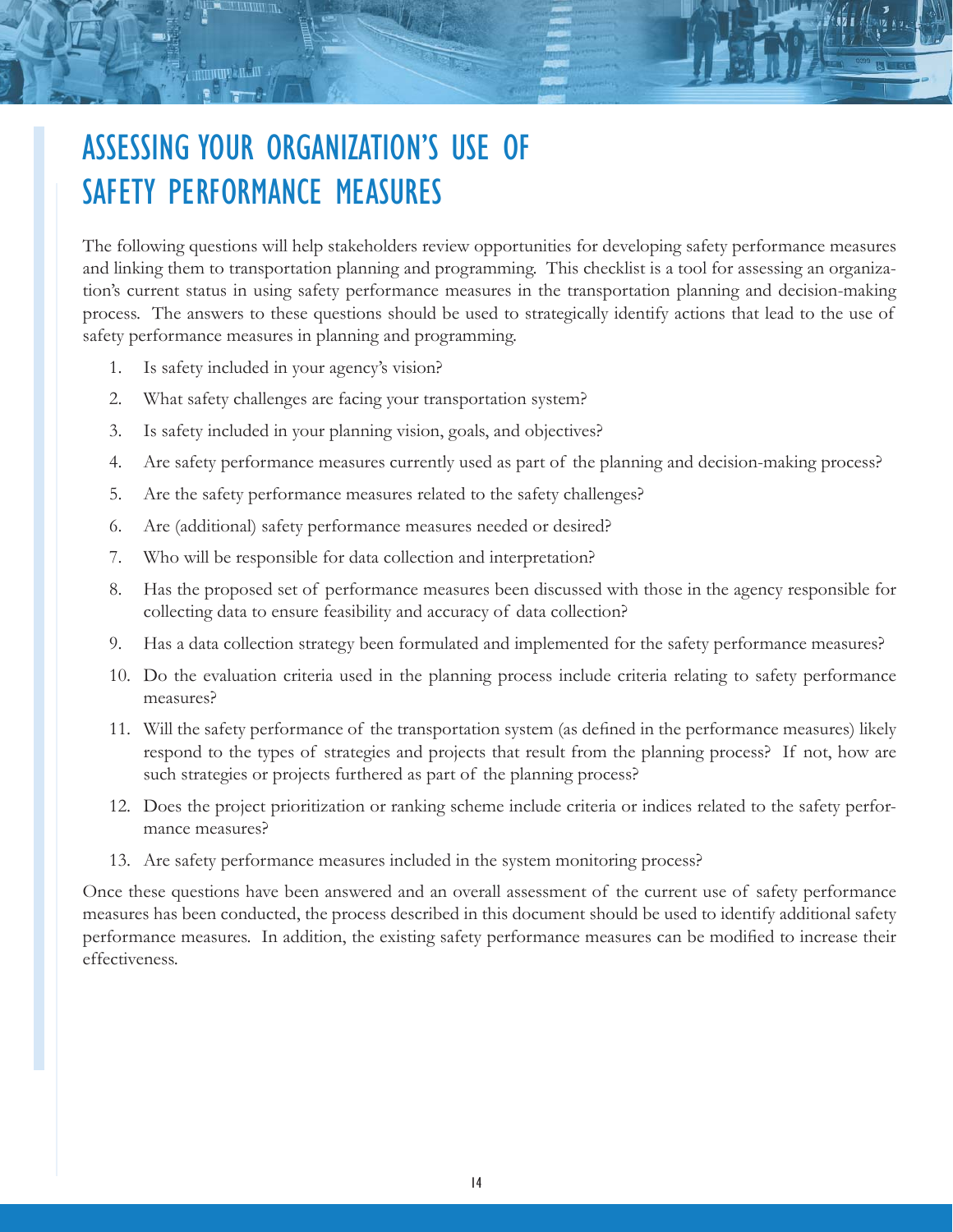# SOURCES CITED

- 1. National Highway Traffic Safety Administration (NHTSA), (2009). Traffic Safety Facts: 2008 Traffic Safety Annual Assessment – Highlights, DOT HS 811 172, Washington, DC.
- 2. AASHTO, (2004). *Optimizing the System*. American Association of State Highway and Transportation Officials, Washington, D.C., Publication No.: OTS-1.
- 3. Cambridge Systematics, Inc. and M. Meyer. 2008. *Crashes vs. Congestion: What's the Cost to Society?* Washington D.C.: AAA Foundation.
- 4. Cambridge Systematics, Inc., PB Consult, Inc., and Texas Transportation Institute. 2006. *Performance Measures and Targets for Transportation Asset Management*, NCHRP Report 551, Washington D.C.: National Academy Press.
- 5. National Highway Traffic Safety Administration (NHTSA). 2007. Performance Measures Discussion. 408 Team Document #005, October 29, 2007. National Highway Traffic Safety Administration, on-line document, accessible at: http://www.nhtsa-tsis.net/TRIPRS/Resources/Resources.htm.
- 6. Southeast Michigan Council of Governments (SEMCOG), Detroit, Michigan.
- 7. Washington, Simon, Michael Meyer, Ida Vah Schalkwyk, Eric Dumbaugh, Sudeshna Mitra, and Matthew Zoll. 2006. *Incorporating Safety into Long-Range Transportation-Planning*, NCHRP Report 546, Washington D.C.: National Academy Press.
- 8. Cambridge Systematics, Inc. 2000. *A Guidebook for Performance-Based Transportation Planning*, NCHRP Report 446, Washington D.C.: National Academy Press.
- 9. Federal Highway Administration/Federal Transit Administration (FHWA/FTA). 2007. "The Transportation Planning Process: Key Issues, A Briefing Book for Transportation Decision-makers, Officials, and Staff," Publication Number: FHWA-HEP-07-039, U.S. Department of Transportation, on-line document accessible at: http://www.planning.dot.gov/documents/BriefingBook/BBook.htm
- 10. Denver Regional Council of Governments (DRCOG), Denver, Colorado.

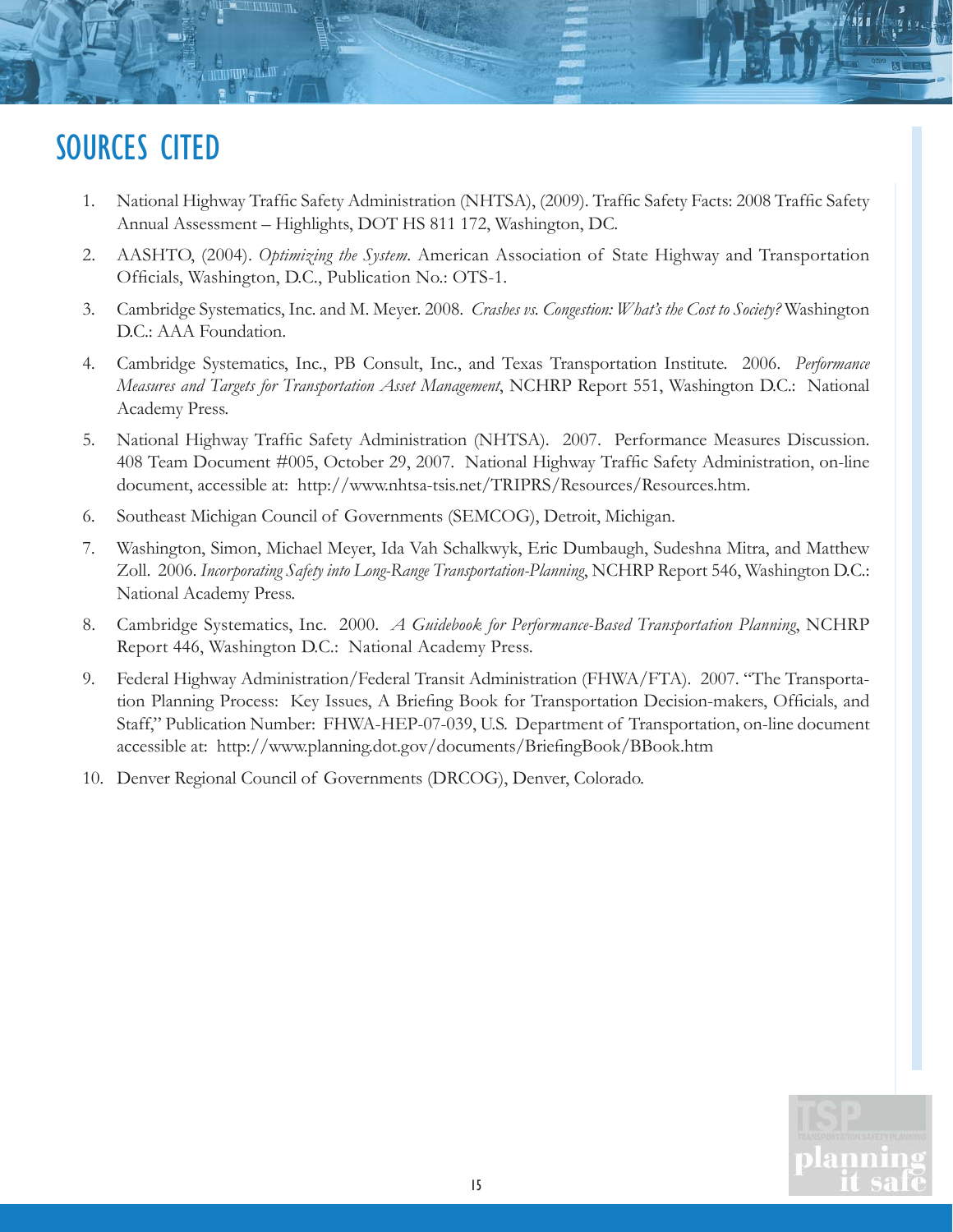# ADDITIONAL REFERENCES

American Association of State Highway and Transportation Officials (AASHTO). 2006. Measuring Performance *among State DOTs*. http://quality.transportation.org/sites/quality/docs/MeasuringPerformance.pdf.

Cambridge Systematics, Inc. 2006. *Effective Organization of Performance Measurement*. NCHRP 8-36 Task 47. http://www.transportation.org/sites/planning/docs/NCHRP%208-36%2847%29%20Final%20Report.doc.

Federal Highway Administration (FHWA). 2004. *Transportation Performance Measures in Australia, Canada, Japan, and New Zealand*. http://international.fhwa.dot.gov/performance/04transperfmeasure.pdf.

Federal Highway Administration (FHWA). 2009. *Performance Measure Exchange Website*. http://knowledge.fhwa.dot. gov/cops/p.m..nsf/home. Last accessed: July 30, 2009.

Transportation Research Board (TRB). 2008. *U.S. and International Approaches to Performance Measurement for Transportation Systems: Summary of a Conference*. http://onlinepubs.trb.org/onlinepubs/conf/CP44.pdf.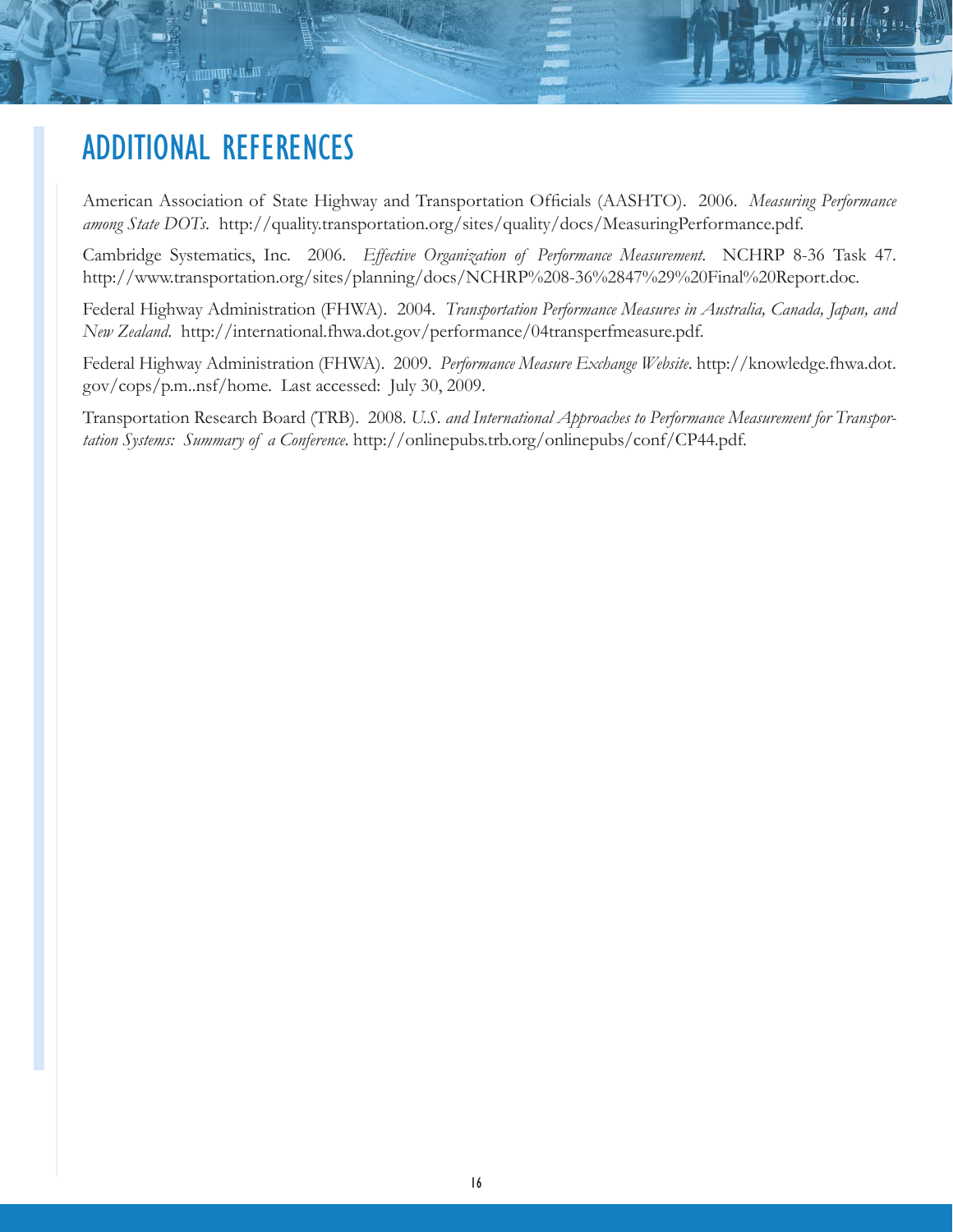# CASE STUDY: PERFORMANCE-BASED PLANNING AND INVESTMENT MANAGEMENT

# CASE STUDY HIGHLIGHTS

- Utilizes overall safety performance measures and sub measures specific to safety issues, modes, etc.
- Provides uniform, performance-based process to identify safety investments.
- Identifies specific countermeasures needed to target most frequent crash types.

The Minnesota Department of Transportation (MnDOT) uses safety-related planning performance measures to identify investment needs. District-Level Investment Plans identify priorities based on projected revenue and investments needed to adhere to policies and meet performance goals as outlined in the Statewide Transportation Plan.

Minnesota's Statewide Transportation Plan (2009 to 2028) focuses on 10 policies, one of which is Traveler Safety. The numbers of fatalities and serious injuries for all travel modes are identified as the highest level safety performance measures. Additional sub-

measures related to specific modes include, among others, motorcycle, pedestrian, and commercial-related fatalities. MnDOT also tracks the share of fatal and severe or incapacitating injuries on urban and rural roads and dollars spent on Highway Safety Improvement Program (HSIP) Stand Alone Safety Projects to understand how well traveler safety is being addressed. MnDOT developed system performance targets using historical data, customer research, engineering analysis, economic analysis, fiscal trends, and institutional values.

As a part of the statewide transportation plan update, MnDOT districts updated their long-range Highway Investment Plans. These 20-year investment plans provide the link between the policies and strategies established in the Statewide Plan and capital improvements on the State highway system.

MnDOT established a process and guidelines to ensure District Investment Plans were developed in a consistent manner and planned improvements address statewide goals and investment priorities. The development process began with the identification of highway system needs and revenue projections for each of the three planning periods. Investment goals were then used to develop the State Highway Safety Investment Plan. Unfunded needs also are prioritized. A working group of MnDOT and FHWA safety and traffic engineers established treatments, application criteria, and cost estimates for roadway enhancements. Application criteria are used to assess all State highways and identify when and where improvements are needed.

Investments can be broadly characterized as roadway enhancements or capacity improvements. Roadway enhancements emphasize systemwide, cost-effective strategies that target the types of crashes occurring most frequently on rural highways in the State. The most frequent crash types account for nearly 70 percent of the State's fatalities. Typical enhancements may include, but are not limited to, edge treatments, centerline rumble strips, rural intersection enhancements, turn lanes, passing lanes, full shoulders, and cable median barriers. In most cases roadway enhancement improvements are constructed as part of other, larger highway projects. Capacity improvements are intended to reduce or eliminate vehicle conflicts at locations meeting specific traffic volume thresholds. These projects are generally higher-cost strategies and are initiated as stand-alone projects.

# Results

MnDOT's performance-based investment plan enables the State to estimate the investments needed to meet established performance measure targets for traveler safety. MnDOT has created a vertically integrated structure ensuring policies made at headquarters are implemented in the districts. A consistent level of investment effort across districts toward achieving statewide system performance targets was accomplished by establishing a consistent process and guidelines for district-level investment plans.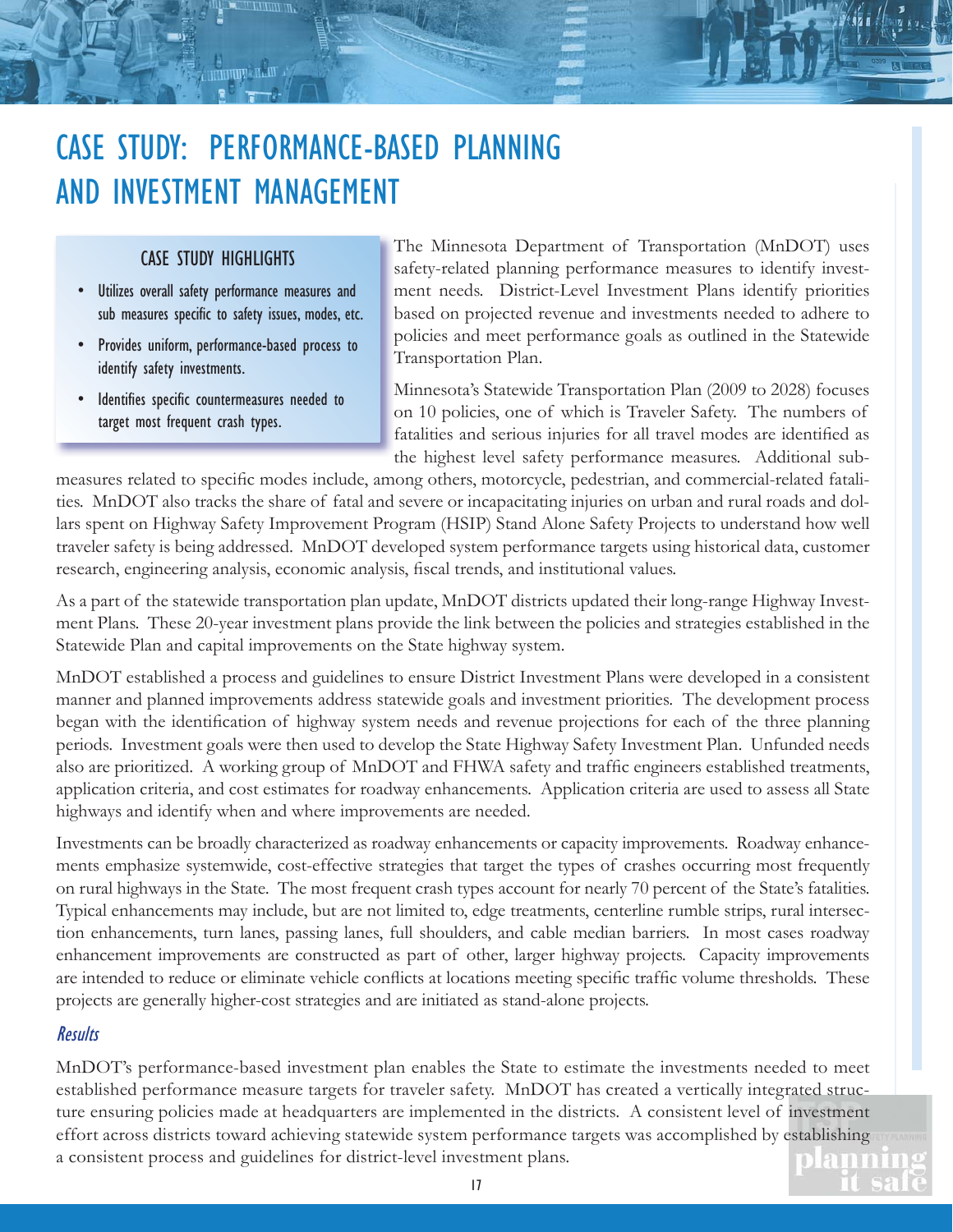# CASE STUDY: ASSET MANAGEMENT PLAN FOR SAFETY

# CASE STUDY HIGHLIGHTS

- Establishes an objective and quantifiable methodology for allocating safety funding between various safety programs.
- Illustrates the implications of alternative investment decisions.
- Provides a basis for budgeting within the context of the State's overall ten year Capital Investment Strategy.

New Jersey takes an "asset management" approach to address transportation needs through its 10-year Statewide Capital Investment Strategy (SCIS), which recommends transportation programs based on goals, objectives, and performance measures. The SCIS identifies annual spending levels needed to achieve the performance objectives of the New Jersey DOT (NJDOT) and various transit agencies. The SCIS develops scenarios to estimate resulting system performance given different levels of funding, while staying within the fiscal constraints of available State transportation resources. Safety management is one of nine categories of investment within the SCIS.

A separate "Asset Management Plan for Safety" was developed to A

support the SCIS decision-making process to "make the right choices in investments in those safety programs that will provide for the greatest continual reduction in crashes, injuries, and deaths." This Plan is consistent with the overall goal of the State's Strategic Highway Safety Plan (SHSP) to "continually reduce the frequency and severity of crashes statewide." Underlying the Asset Management Plan is a Safety Management System (SMS), which is used in project selection and prioritization. The SMS provides a basis for "data-driven decision-making" that balances funding among the State's various safety programs.

Using these tools, New Jersey has established target service levels. Although a range of service levels and performance measures were established through the State's SHSP, the Long-Range Transportation Plan, and SCIS, they all have the common goal of continually reducing crashes, injuries, and deaths on the State's roadways. The Asset Management Plan presents specific service levels for the DOT's safety programs based on a number of identified locations per year along with an associated dollar value. For FY 2009, the annual targets for these programs included the following:

- **Intersection Improvement Program** Improvements at 20 intersection locations;
- **Median Crossover Crash Prevention**  Construct 20 miles of median barrier treatments;
- **Accident Reduction Program** Construct 10 skid-resistant sites;
- **Accident Reduction Program**  Implement improvements at 14 roadway departure locations;
- **Pedestrian Program** Build 160,000 square yards of sidewalk along the state highway system, around schools and transit stations; and
- **Safe Corridor Program** Review, recommend, and implement safety improvements along three Safe Corridors.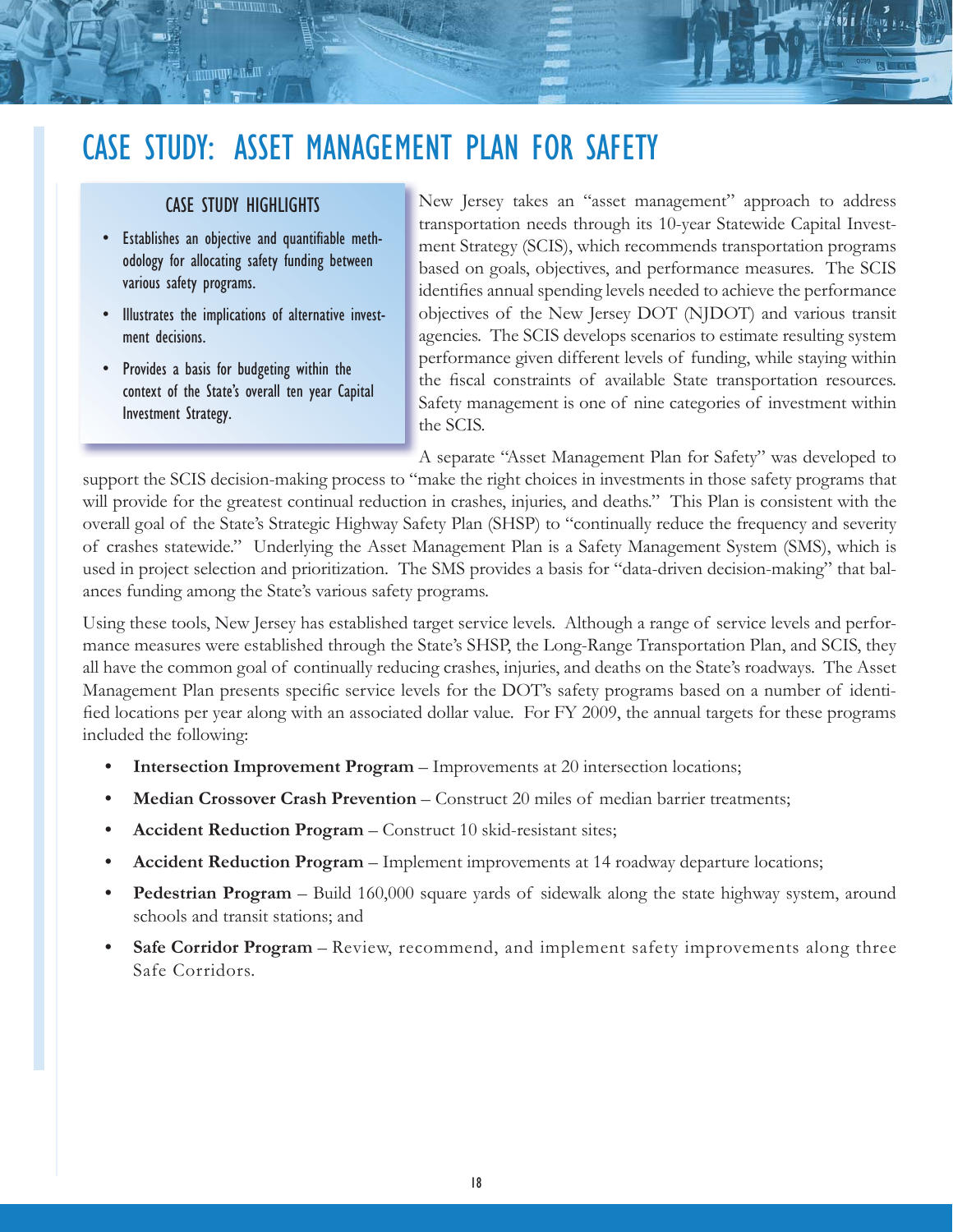

The Asset Management Plan defines performance scenarios for the entire Safety Investment Program based on the 10-year Statewide Capital Investment Strategy. The most recent scenarios are both funding-based and outcome-based as follows:

- Funding-Based Scenarios
	- Continued funding;
	- 25 percent decrease in funding; and
	- 25 percent increase in funding
- Outcome-Based Scenarios
	- Maintain condition level;
	- 50 percent backlog reduction; and
	- 100 percent backlog reduction (total need)

Based on scenario analysis, the State determined a 25 percent increase in funding would be necessary to maintain current conditions given no major unexpected safety needs. Any substantial reduction in the backlog of safety projects would require much higher investments in safety projects than currently were programmed.

## Results

New Jersey conducted a strategic resource allocation process that applies performance measures to guide the determination of program investment targets to achieve agency goals and objectives over a 10-year period. Based on alternative funding scenarios, the Asset Management Plan for Safety identifies specific funding allocations for the State's individual safety programs. The Plan defines desired investment targets along with recommended constrained investment targets based on reasonable revenue expectations incorporated into the 10-year Statewide Capital Investment Strategy (SCIS), providing a basis for long-range capital planning for safety.

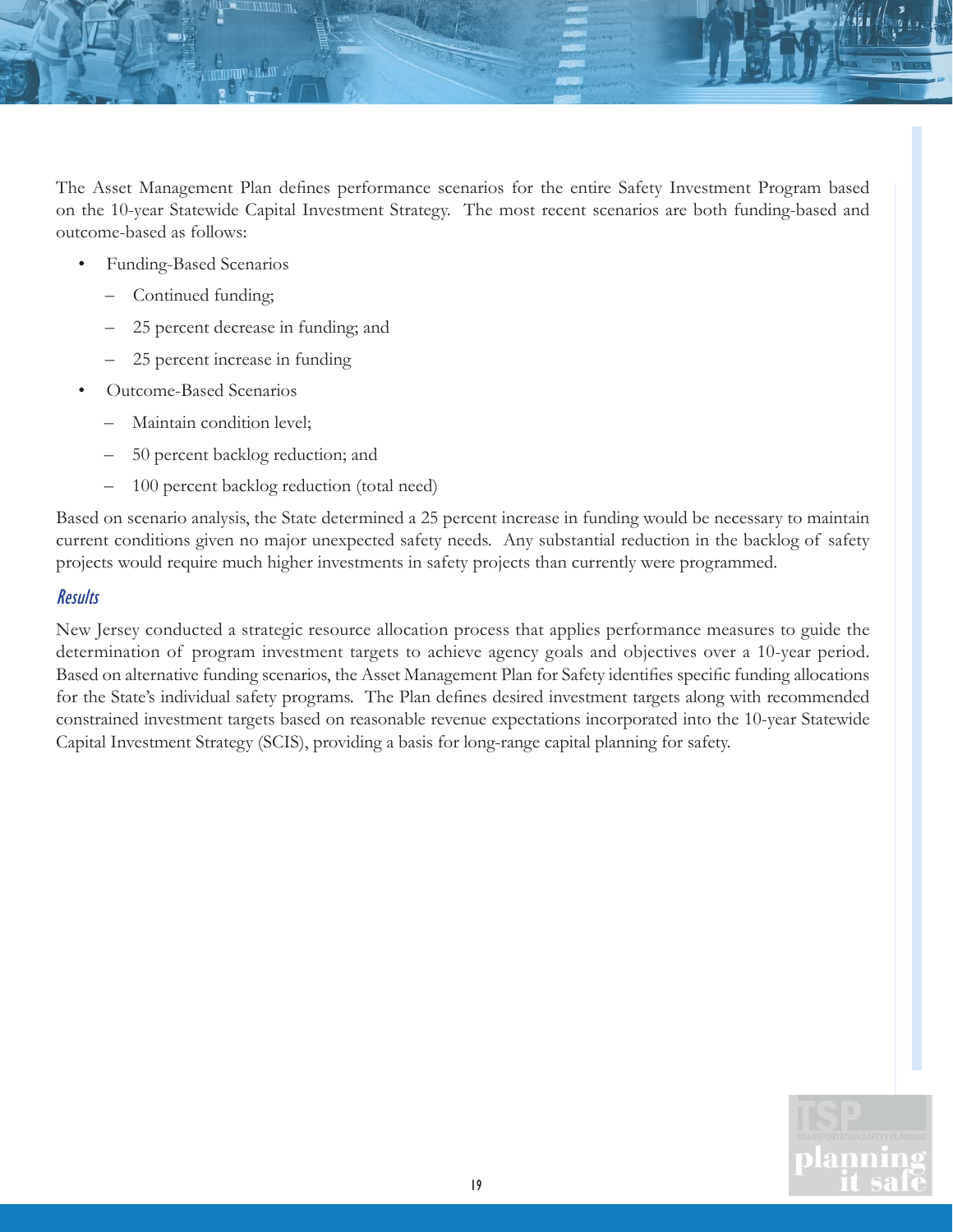# CASE STUDY: PROJECT PRIORITIZATION PROCESS

In a typical year, the North Jersey Transportation Planning Authority (NJTPA) considers more than 300 project proposals eligible for funding in the Transportation Improvement Program (TIP). Given limited resources, NJTPA has developed a prioritization procedure consisting of the following two steps:

1. Application of Project Prioritization Criteria – During development of the Project Development Work Program, projects are evaluated and scored based on technical measures of how well they fulfill the goals of the

## CASE STUDY HIGHLIGHTS

- Provides a rational, performance-based process for prioritizing projects for inclusion in the TIP.
- Applies safety-based criteria in the selection of projects, reflecting the goals of the Regional Transportation Plan.

Regional Transportation Plan (RTP). Scores are based on Project Prioritization Criteria (see below) and all eligible projects are ranked according to their scores.

2. Application of Additional Priority Factors – Factors such as the feasibility of project delivery, funding availability, and project timing also are taken into account. This evaluation involves consultation and negotiation among MPO staff, municipal staff and elected officials,, the State DOT, and local transit agencies.

NJTPA's current Regional Transportation Plan is guided by six policy goals, one of which is to "Maintain a safe and reliable transportation system in a state of good repair."<sup>2</sup> It is the stated intent of the RTP to translate these goals into specific actions, programs, and projects. The Project Prioritization Criteria enable NJTPA to select projects based on a system that awards points according to how well the project satisfies RTP goals. Criteria are grouped in accordance with the six goals of the RTP. The maximum number of points a highway and state bridge project can receive based on all selection criteria is 1,000. The maximum number of points that can be awarded within the criterion of Repair/Maintenance/Safety/Security is 286. Within this category, the criterion of "Will the project improve a safety problem?" is worth up to 110 points, which are awarded as follows:

- **High** Safety improvements to roadways or intersections designated by the MPO or state DOT as safety priority locations or included in "Safe Corridor" programs. (110 points)
- **Medium/High** Safety improvements to roadway segments where the severity-weighted accident rate exceeds that of the regionwide average for the same facility type. (83 points)
- **Medium** Improvements to local roadways or pedestrian areas to address safety issues of local concern, e.g., traffic calming projects. (55 points)
- **Low**  Drainage, rockfall, and pavement rehabilitation/resurfacing projects. (28 points)

NJTPA staff administers the project prioritization process with participation by implementing agencies, the Regional Transportation Advisory Committee, and the Project Prioritization Committee of NJTPA's Board of Trustees. Project scores resulting from the process are considered during the development of the Capital Construction Program, which is the basis for development of the TIP.

#### **Results**

NJTPA applies a project prioritization process to rank projects according to their ability to satisfy the goals of NJTPA's Regional Transportation Plan (RTP). With improved transportation safety as one of the six goals of the RTP, the process enables NJTPA to consider safety in the evaluation of projects for inclusion in the TIP.

2 Note that the RTP is currently going through an update.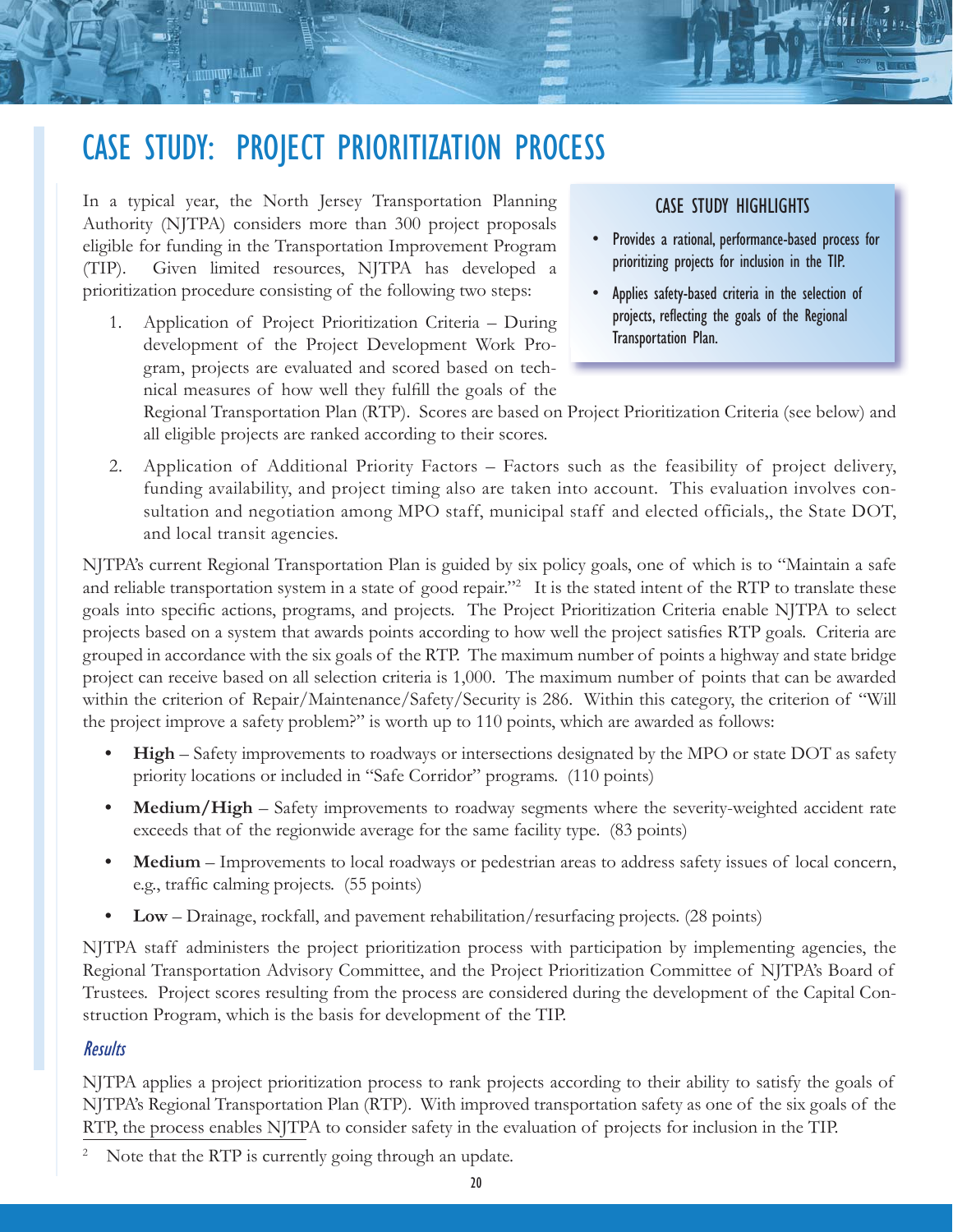# CASE STUDY: DEVELOPING GOALS, OBJECTIVES, AND PERFORMANCE MEASURES

The Michigan Department of Transportation (MDOT) developed goals, objectives, and performance measures to provide strategic direction to its state long-range transportation plan and to establish a framework for tracking and reporting system performance. The process followed four basic steps: conduct background research, develop new goals and objectives, develop new performance measures, and apply new performance measures to plan analysis.

The Michigan Transportation Plan Team established a Performance Measure Subteam to work through the first three steps of the process. The team researched the goals, objectives, and performance measures in the current long-range plan and identified their pros and cons. Through a peer state review the team identified additional goals, objectives, and performance measure approaches

## CASE STUDY HIGHLIGHTS

- Establishes a framework for developing goals, objectives, and performance measures.
- Develops performance measurement selection criteria to keep performance measures concise and meaningful.
- Incorporates expectations related to safety performance measures into department, work area, and individual level performance evaluations.

for consideration. Public involvement activities with the Economic Advisory Group, stakeholders, and citizens helped the team gain insight into how stakeholders and citizens view system performance. The team developed seven performance measurement selection criteria, including the following:

- 1. Is the measure currently used by MDOT?
- 2. Is the measure in the current state long-range plan?
- 3. Does the measure indicate the level of achievement toward Michigan Transportation Plan goals?
- 4. Does the measure focus on one or more of the plan's emphasis areas integration, economic benefit, and quality of life?
- 5. Do the measures adequately address a cross section of modes?
- 6. Is high-quality data readily available to support the measure?
- 7. Is the measure easily understood?

Following six performance workshops that identified the goals, objectives, and a short list of measures, changes in the goals and objectives were developed to reflect the current long-range plan goals, current and emerging agency priorities, the department mission, Federal planning factors, and the preferred public vision. To keep the strategic framework for the MI Transportation Plan simple and to establish a strong linkage between goals and objectives, the team identified four theme-based goal areas reflecting the Department's highest priorities: Stewardship, Safety and Security, System Improvement, and Efficient and Effective Operations. Objectives under each goal area were organized into three categories: 1) Integration; 2) Economic Benefit; and 3) Quality of Life. The team refined the list of recommended performance measures to 19 core measures and seven subordinate measures based on the selection criteria. The performance measures were presented and applied in a way that both reflects the plan's focus on integration and aligns with MDOT's program structure. Fatality rates and crash rates are two of the 19

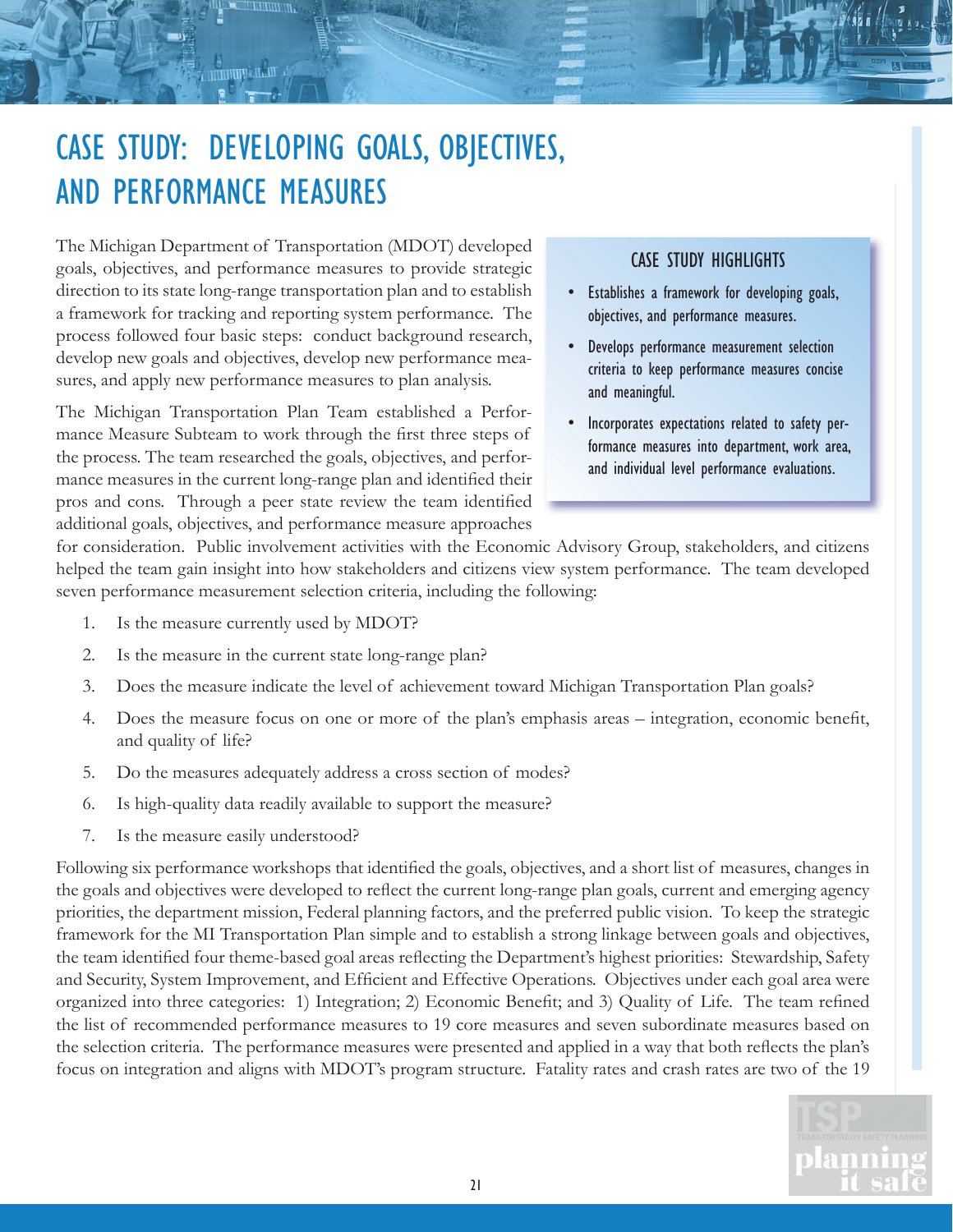core measures. Five subordinate measures are rail-roadway crossing crashes, local transit crashes, highway crashes, bicycle/pedestrian incidents/injuries, and deer-related incidents. The performance measures are used to support corridor-level analysis and development of statewide gap analysis.

The Michigan Transportation Plan goals and objectives link directly to MDOT's Strategic Plan. The Strategic Plan provides high level visionary guidance and practical direction as the department plans, develops, and implements an enhanced and integrated transportation system. Seven goals, of which one is safety, are aligned with the MI Transportation Plan and integrated into the department's implementation process.

Implementation of the MDOT Strategic Plan occurs at the department, work area, and individual levels. Teams implement a specific process or plan at the department-level. Work area objectives are identified and communicated through action plans that fulfill the Strategic Plan. Individual Employee Performance Plans set individual goals and competencies for employees based on the Strategic Plan's seven goals.

One goal of the MDOT Strategic Plan is to enhance and continue to improve safety within the transportation systems and workplace. Employee Performance Plans include expectations related to safety such as ensuring timely crash reports, complying with and enforcing personal protection equipment policy, keeping work zones compliant, and setting priorities based on safety risks to public, direct force, and contract agency crews.

#### Results

Performance measures established by MDOT provide a means for tracking performance with respect to stated goals and objectives, and support the development of investment scenarios and future decision-making. The measures also establish a basis for MDOT to measure progress in its long-range transportation plan implementation. Integrating safety-related performance objectives into department, work area, and individual-level performance plans provides specific actions for MDOT employees to take to improve safety. The MDOT Strategic Plan enhances the link between the MI Transportation Plan and department-level goals and objectives. Measuring performance helps the public understand how money is invested and why investment priorities are selected. MDOT is in the process of developing a web page to provide performance measures and progress to the public.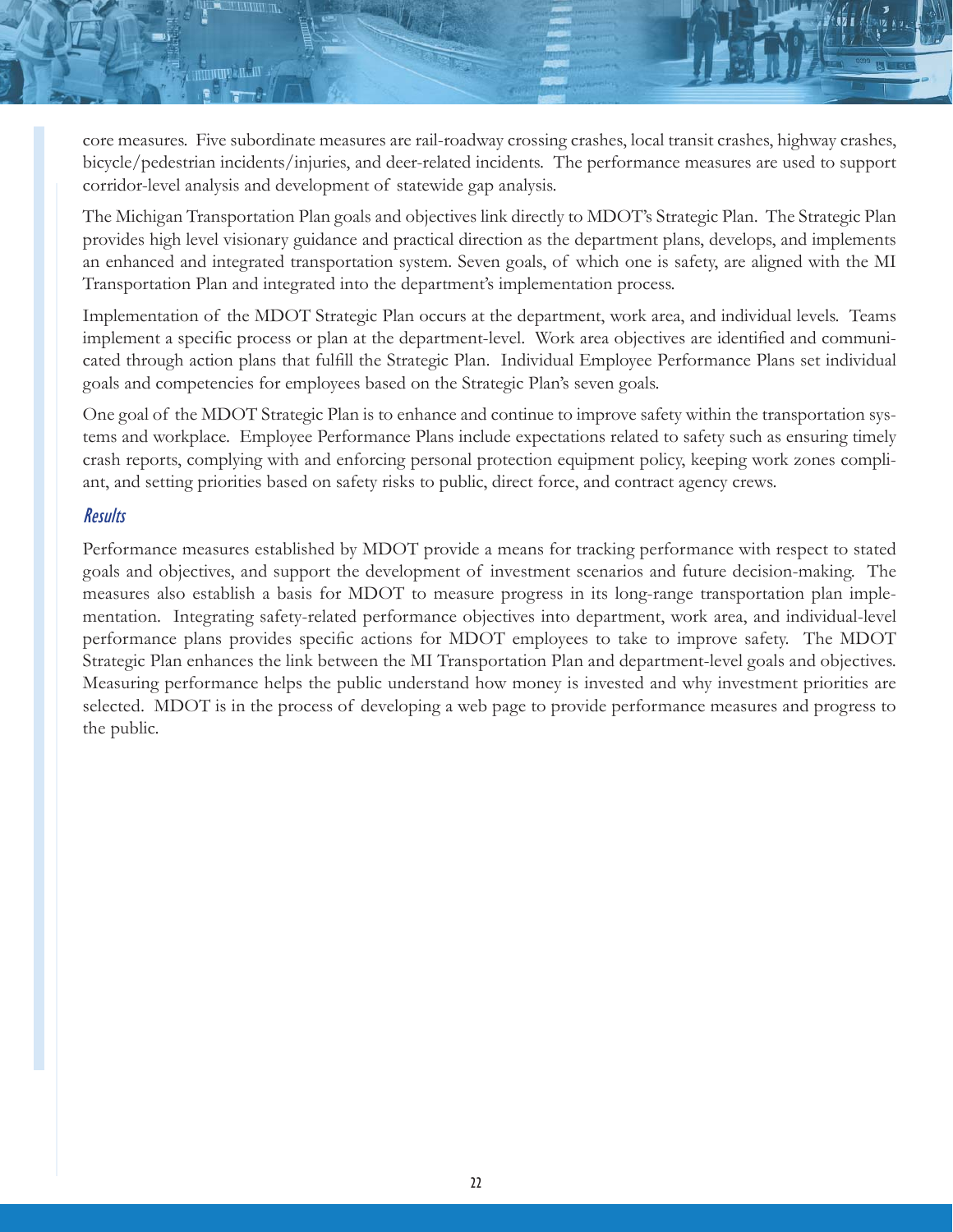# CASE STUDY: IDENTIFYING REGIONAL TRAFFIC SAFETY NEEDS

# CASE STUDY HIGHLIGHTS

- Uses safety performance measure to prioritize regional investment decisions.
- Develops uniform approach to traffic safety analysis.
- Integrates regional goals, objectives, and performance measures into traffic safety analysis process.

Local governments play a key role in identifying regional traffic safety needs. Goals, objectives, and performance measures developed though the regional transportation planning process should reflect statewide planning efforts and be incorporated into problem identification and project selection processes at the local level. The Southeast Michigan Council of Governments (SEMCOG) incorporates safety planning goals and performance measures into its regional transportation planning process by aligning its longrange transportation plan with the State's Strategic Highway Safety Plan (SHSP), providing data analysis support for project identification to local governments, and using safety performance measures to plan investments. The SEMCOG Traffic Safety Program

provides data collection and technical analysis support to local governments by identifying high-crash locations and recommending potential solutions. The program ensures data collection, technical analysis and planning processes support SEMCOG's long-range planning goals and objectives.

The region's long-range transportation plan identifies five strategic goals, one of which is to promote a safe and secure transportation system. SEMCOG developed performance indicators for each goal and identified data analysis tools to track and analyze each measure. SEMCOG's long-range transportation plan is aligned with the SHSP fatality goal to set target performance measures for the region.

SEMCOG has developed quantitative tools for relating investment to performance for the transportation system. The MPO uses an asset management approach to develop a regional transportation investment plan based on the benefits meeting-specific performance targets. The approach estimates the budget needed to achieve specific performance targets, one of which is safety. The tools allow the region to estimate the benefits of various investment scenarios and compare to system performance at current investment levels. The MPO determines the percentage of regional investments needed to meet the performance measure goals and prioritizes safety mitigation strategies. SEMCOG conducts an analysis of various scenarios for allocating available safety funds. Based on that analysis, an investment approach for funding various safety mitigation strategies is recommended. Safety mitigation strategies include intersection signal improvements, intersection geometric improvements (i.e., turn lanes), and segment improvements (i.e., median barriers and center left-turn lanes).

To promote a comprehensive approach to traffic safety analysis, SEMCOG provides a central location for traffic crash data and a Traffic Safety Manual, which describes a comprehensive approach to traffic safety analysis. The innovative traffic records system uses Geographic Information Systems (GIS) to spatially analyze crash data obtained from the Michigan Department of State Police's Criminal Justice Information Center (CJIC). Traffic data reports on specific intersections and segments of roadway are available. The traffic data reports, high-crash location, transportation data map, and intersection and roadway segments databases allow users to identify issues related to SHSP emphasis areas or view community profiles.

The Traffic Safety Program develops maps and deficiency analyses for each goal and performance measure area. SEMCOG identifies road segments and intersections with safety deficiencies related to the SHSP emphasis areas and tags crashes in the regional crash database related to specific emphasis areas. The MPO provides lists of deficiencies to its local governments so they can identify projects for the State's annual call for safety projects and consider them in long-range planning.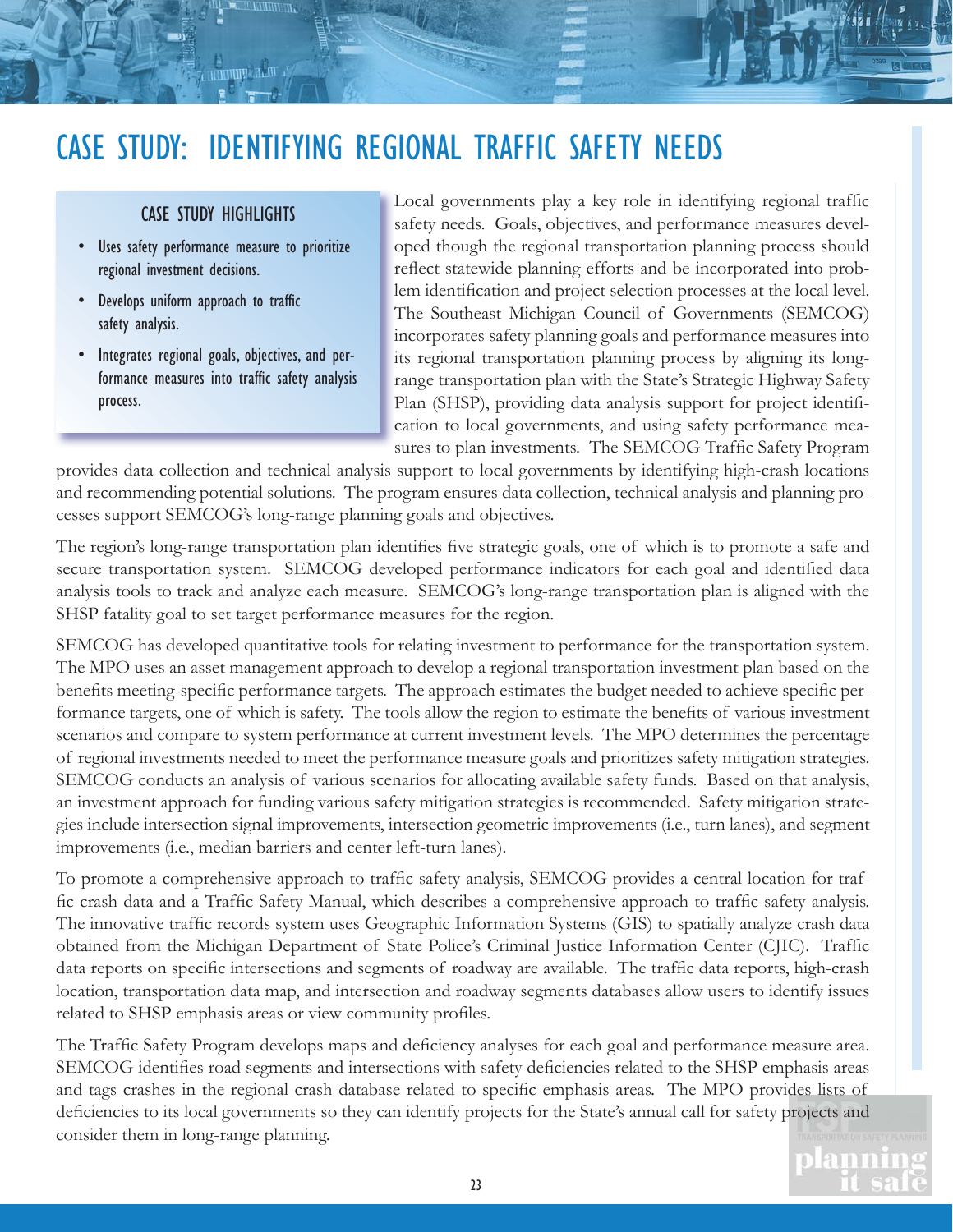The Traffic Safety Manual provides guidance for local transportation planning, ranging from collecting potentially useful information to ranking potential solutions. The guide describes what data to collect and how to analyze data to identify high-crash locations. The Traffic Safety Manual describes how to propose and prioritize appropriate mitigation strategies using the same benefit/cost analysis incorporated into Michigan's annual call for safety projects.

#### Results

SEMCOG sets investment levels based on safety performance measures that align with statewide goals. The agency uses a comprehensive regional approach to identify and prioritize projects. SEMCOG provides crash data to local agencies for high-risk location analysis and cost-benefit analysis. This approach ensures local safety analysis and project prioritization is aligned with the region's and State's long-range goals, objectives, and performance measures. The region has exceeded the statewide goal of reducing traffic crash fatalities to one per 100 million vehicle miles traveled.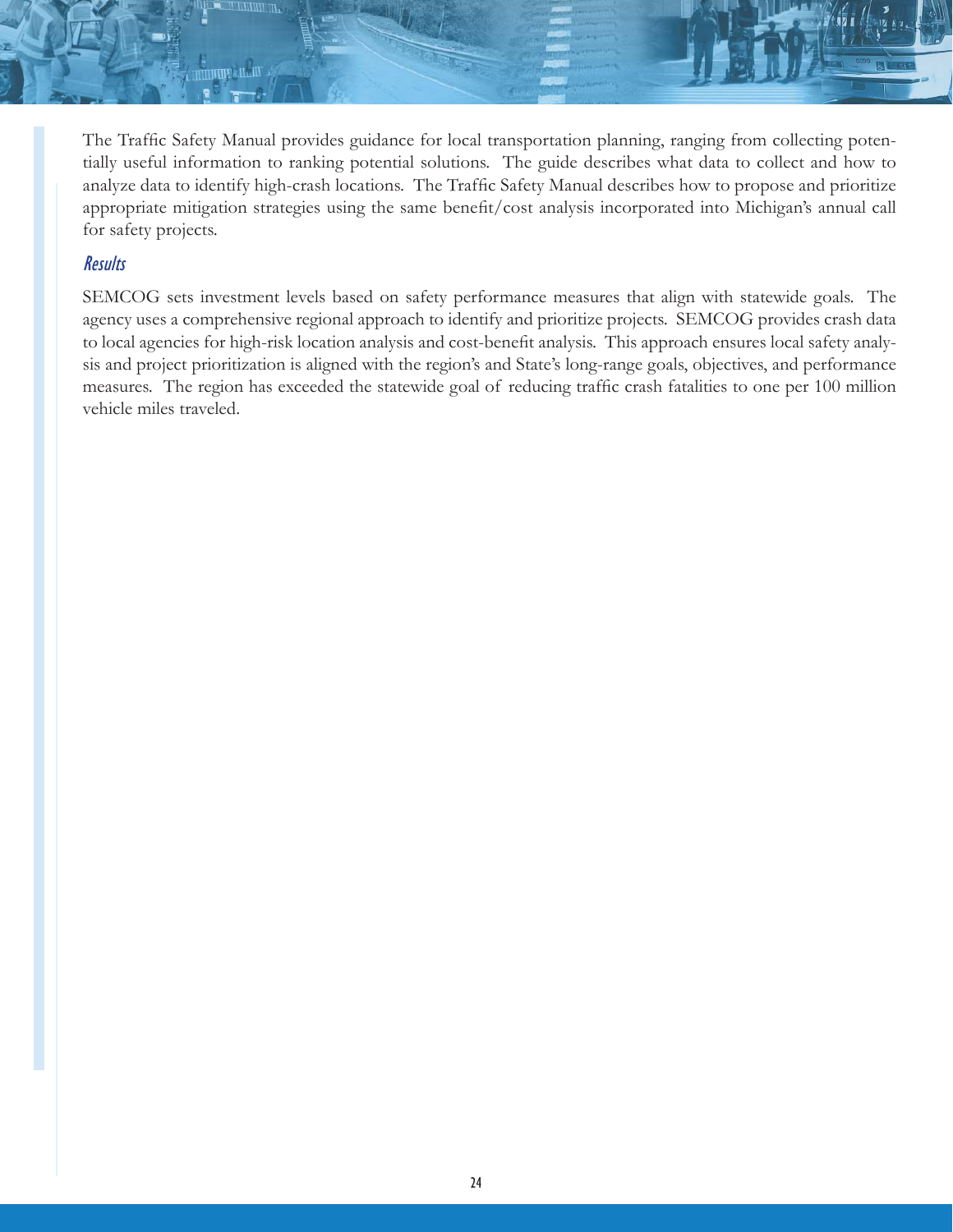